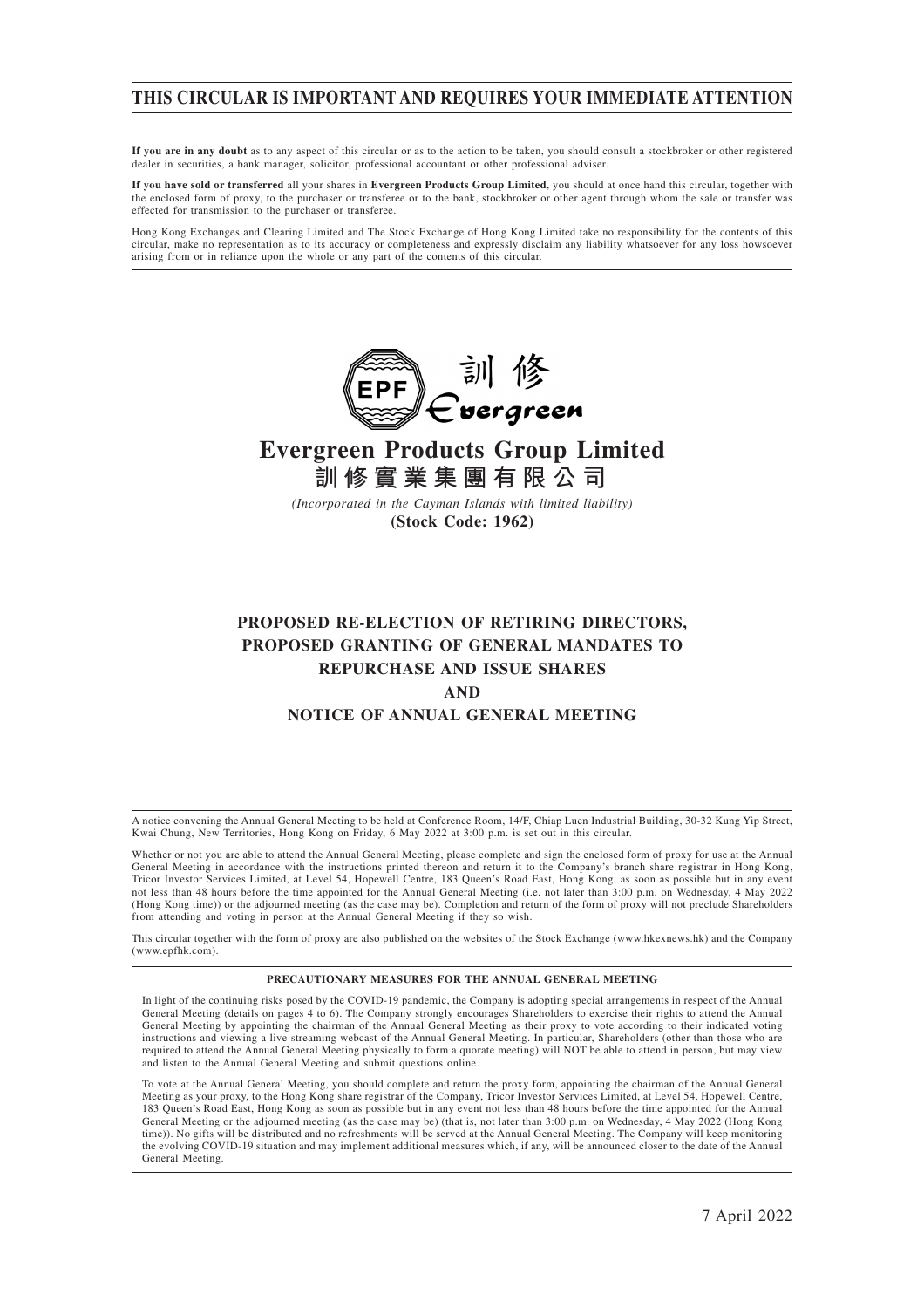## **CONTENTS**

## *Page*

|                                                                                                                        | $\mathbf{1}$ |
|------------------------------------------------------------------------------------------------------------------------|--------------|
| Special Arrangements for the Annual General Meeting                                                                    | 4            |
| Letter from the Board                                                                                                  |              |
| 1.                                                                                                                     | 7            |
| 2.                                                                                                                     | 8            |
| 3.<br>Proposed Granting of Share Repurchase Mandate                                                                    | 9            |
| Proposed Granting of Issuance Mandate and Extension Mandate<br>4.                                                      | 9            |
| 5.<br>Closure of Register of Members                                                                                   | 10           |
| Annual General Meeting and Proxy Arrangement<br>6.                                                                     | 10           |
| 7.                                                                                                                     | 11           |
| 8.                                                                                                                     | 11           |
| 9.                                                                                                                     | 11           |
| 10.                                                                                                                    | 11           |
| Appendix I<br>Details of the Retiring Directors Proposed to be<br>$\sim$ .<br>Re-elected at the Annual General Meeting | 12           |
| <b>Appendix II</b><br><b>Explanatory Statement on the Share Repurchase</b><br>$-$                                      | 17           |
|                                                                                                                        | 20           |

**Proxy Form**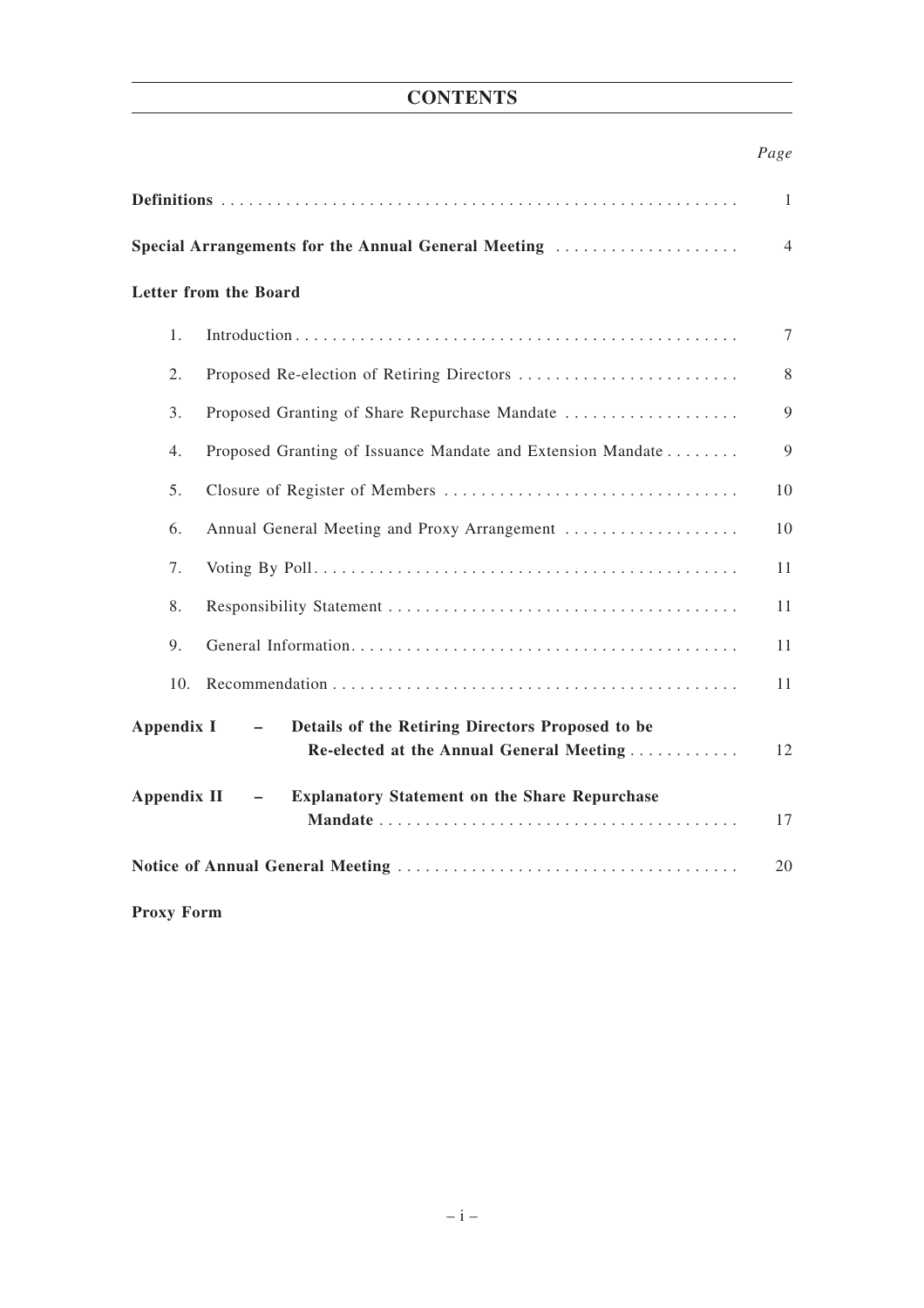## **DEFINITIONS**

*In this circular, unless the context otherwise requires, the following expressions shall have the following meanings:*

| "Annual General Meeting"  | the annual general meeting of the Company to be held at<br>Conference Room, 14/F, Chiap Luen Industrial Building,<br>30-32 Kung Yip Street, Kwai Chung, New Territories,<br>Hong Kong on Friday, 6 May 2022 at 3:00 p.m., to<br>consider and, if appropriate, to approve the resolutions<br>contained in the notice of the meeting which is set out on<br>pages 20 to 25 of this circular, or any adjournment<br>thereof |
|---------------------------|--------------------------------------------------------------------------------------------------------------------------------------------------------------------------------------------------------------------------------------------------------------------------------------------------------------------------------------------------------------------------------------------------------------------------|
| "Articles of Association" | the articles of association of the Company, as amended<br>from time to time                                                                                                                                                                                                                                                                                                                                              |
| "Audit Committee"         | the audit committee of the Company                                                                                                                                                                                                                                                                                                                                                                                       |
| "Awarded Shares"          | shares awarded pursuant to the Company's share award<br>scheme adopted by the Board on 11 December 2017                                                                                                                                                                                                                                                                                                                  |
| "Board"                   | the board of Directors                                                                                                                                                                                                                                                                                                                                                                                                   |
| "Company"                 | Evergreen Products Group Limited (訓修實業集團有限公<br>$\overline{\mathbb{E}}$ ), a company incorporated under the laws of the<br>Cayman Islands with limited liability and the Shares of<br>which are listed on the main board of the Stock Exchange                                                                                                                                                                            |
| "Director(s)"             | the director(s) of the Company                                                                                                                                                                                                                                                                                                                                                                                           |
| "Extension Mandate"       | a general and unconditional mandate proposed to be<br>granted to the Directors to the effect that any Shares<br>repurchased under the Share Repurchase Mandate will be<br>added to the aggregate number of the Shares which may<br>be allotted, issued and otherwise dealt with under the<br><b>Issuance Mandate</b>                                                                                                     |
| "Group"                   | the Company and its subsidiaries                                                                                                                                                                                                                                                                                                                                                                                         |
| "HK\$"                    | Hong Kong dollars, the lawful currency of Hong Kong                                                                                                                                                                                                                                                                                                                                                                      |
| "Hong Kong"               | the Hong Kong Special Administrative Region of the<br><b>PRC</b>                                                                                                                                                                                                                                                                                                                                                         |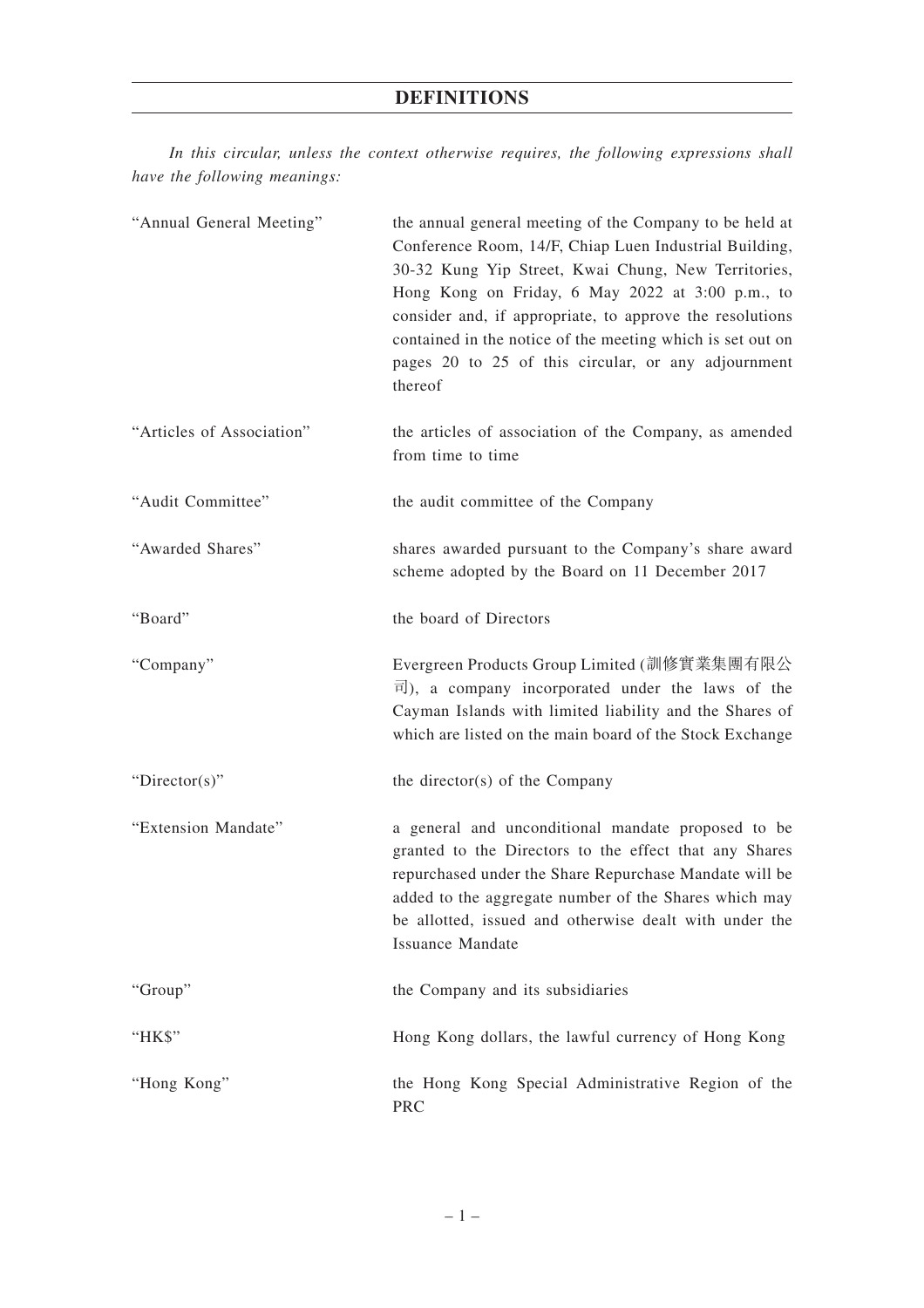# **DEFINITIONS**

| "Issuance Mandate"         | a general and unconditional mandate proposed to be<br>granted to the Directors to exercise the power of the<br>Company to allot, issue or otherwise deal with additional<br>Shares up to a maximum of 20% of the total number of<br>Shares in issue as at the date of passing of the relevant<br>resolution at the Annual General Meeting |
|----------------------------|-------------------------------------------------------------------------------------------------------------------------------------------------------------------------------------------------------------------------------------------------------------------------------------------------------------------------------------------|
| "Latest Practicable Date"  | 31 March 2022, being the latest practicable date prior to<br>the printing of this circular for ascertaining certain<br>information contained in this circular                                                                                                                                                                             |
| "Listing Date"             | 12 July 2017, the date on which the Shares were listed on<br>the main board of the Stock Exchange                                                                                                                                                                                                                                         |
| "Listing Rules"            | the Rules Governing the Listing of Securities on the<br>Stock Exchange as amended from time to time                                                                                                                                                                                                                                       |
| "Nomination Committee"     | the nomination committee of the Company                                                                                                                                                                                                                                                                                                   |
| "PRC"                      | the People's Republic of China                                                                                                                                                                                                                                                                                                            |
| "Remuneration Committee"   | the remuneration committee of the Company                                                                                                                                                                                                                                                                                                 |
| "RMB"                      | Renminbi, the lawful currency of the PRC                                                                                                                                                                                                                                                                                                  |
| "SFO"                      | the Securities and Futures Ordinance (Chapter 571 of the<br>Laws of Hong Kong), as amended from time to time                                                                                                                                                                                                                              |
| "Share $(s)$ "             | ordinary share(s) of $US$0.01$ each in the issued capital of<br>the Company or if there has been a subsequent sub-<br>division, consolidation, reclassification or reconstruction<br>of the share capital of the Company, shares forming part<br>of the ordinary equity share capital of the Company                                      |
| "Share Repurchase Mandate" | a general and unconditional mandate proposed to be<br>granted to the Directors to exercise the power of the<br>Company to repurchase Shares up to a maximum of 10%<br>of the total number of Shares in issue as at the date of<br>passing of the relevant resolution at the Annual General<br>Meeting                                     |
| "Shareholder(s)"           | $holder(s)$ of $Share(s)$                                                                                                                                                                                                                                                                                                                 |
| "Stock Exchange"           | The Stock Exchange of Hong Kong Limited                                                                                                                                                                                                                                                                                                   |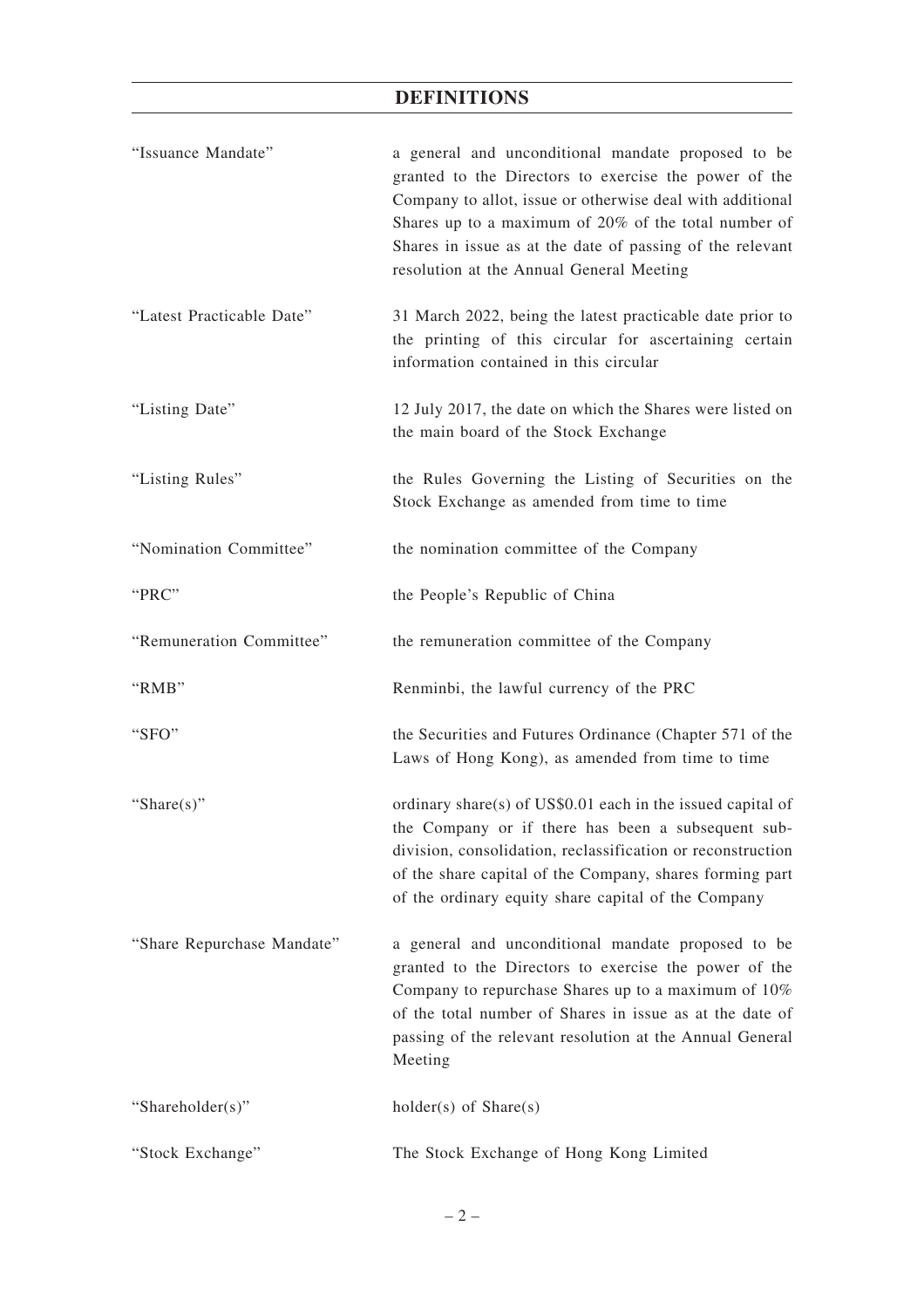# **DEFINITIONS**

| "Takeovers Code" | the Codes on Takeovers and Mergers and Share Buy-    |
|------------------|------------------------------------------------------|
|                  | backs issued by Securities and Futures Commission of |
|                  | Hong Kong, as amended from time to time              |
|                  |                                                      |

"%" per cent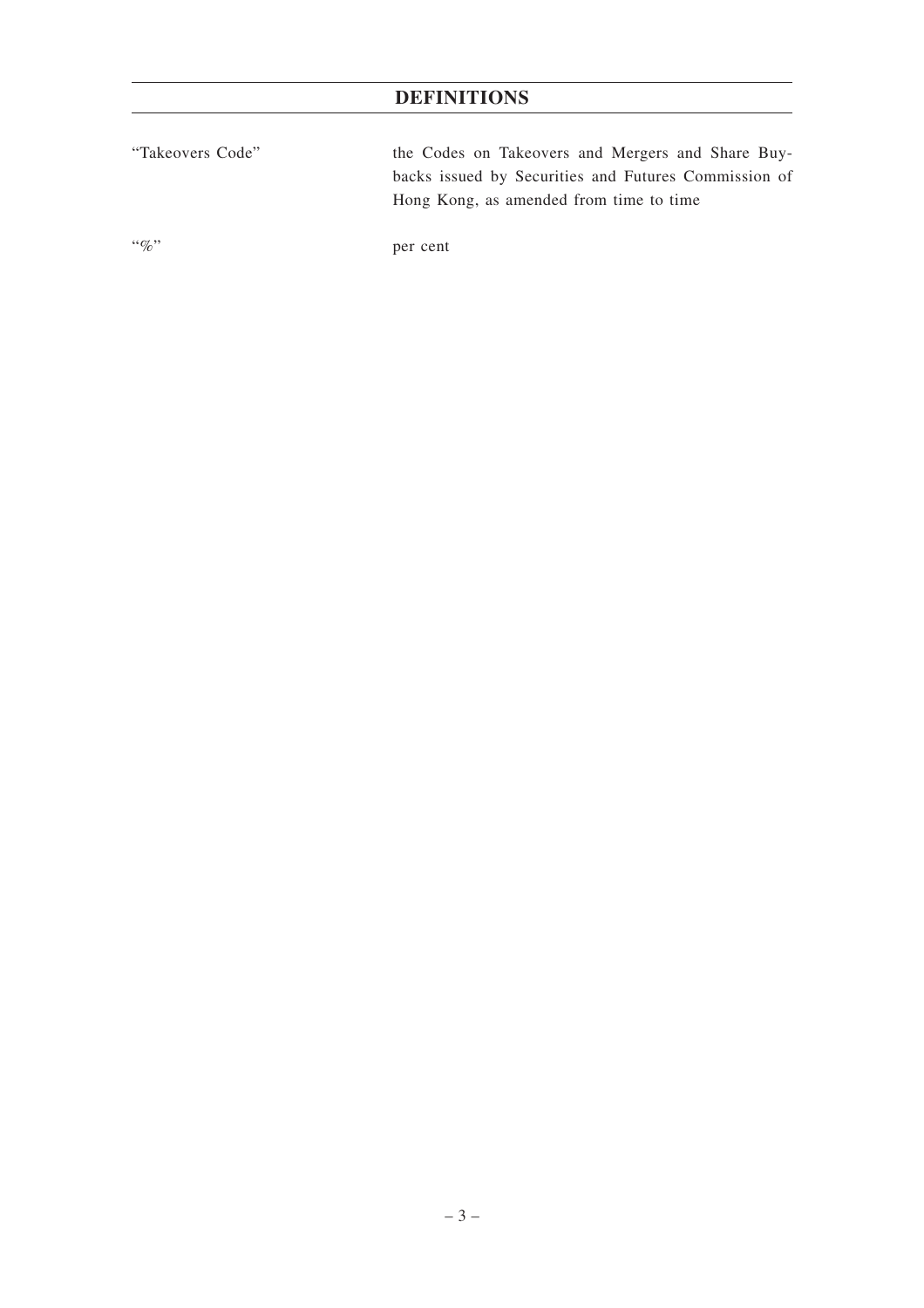## **SPECIAL ARRANGEMENTS FOR THE ANNUAL GENERAL MEETING**

The Company does not in any way wish to diminish the opportunity available to Shareholders to exercise their rights and to vote, but is conscious of the need to protect Annual General Meeting attendees from possible exposure to the COVID-19 pandemic. For the health and safety of Annual General Meeting attendees, the Company would be adopting the special arrangements for the Annual General Meeting to minimise attendance in person, while still enabling Shareholders to vote and ask questions. Details of the special arrangements for the Annual General Meeting are set out below.

## **ATTENDING THE ANNUAL GENERAL MEETING BY MEANS OF ELECTRONIC FACILITIES**

The Annual General Meeting will be held with the minimum number of persons present as is required under the articles of association of the Company to form a quorate meeting, together with a limited number of other attendees to ensure the proper conduct of the meeting. The quorum will be formed by the senior management members and/or senior staff members of the Company who are Shareholders and/or their proxies to maintain an internal grouping and minimise the continuing risks posed by the COVID-19 pandemic at the Annual General Meeting.

**Given the above reasons, no other Shareholder, proxy or corporate representative should attend the Annual General Meeting in person. Other than those in the quorum and the limited number of other attendees to ensure the proper conduct of the meeting, any other person who attempts to do so will be excluded and will not be permitted entry to the venue of the Annual General Meeting.**

**The Company strongly encourages Shareholders to view and listen to the Annual General Meeting through a ZOOM live webcast of the Annual General Meeting** (the "**AGM ZOOM Meeting**").

**Shareholders who wish to join the AGM ZOOM Meeting must indicate your intention by sending an email to "agm@epfhk.com" or telephone hotline (+852) 2420 3938 on or before 3:00 p.m. on Wednesday, 4 May 2022 (Hong Kong time).** Following authentication of his/her/its status as Shareholder, authenticated Shareholders will receive login ID and password for the AGM ZOOM Meeting.

A Shareholder who registers for the AGM ZOOM Meeting may submit questions related to the resolutions to be tabled for approval at the Annual General Meeting. Questions can be submitted on or before 3:00 p.m. on Wednesday, 4 May 2022 (Hong Kong time) by email to "agm@epfhk.com" or telephone hotline (+852) 2420 3938. Shareholders can also raise questions during the AGM ZOOM Meeting. The questions raised by Shareholders at the AGM ZOOM Meeting and those submitted beforehand will be addressed at the AGM ZOOM Meeting as far as possible.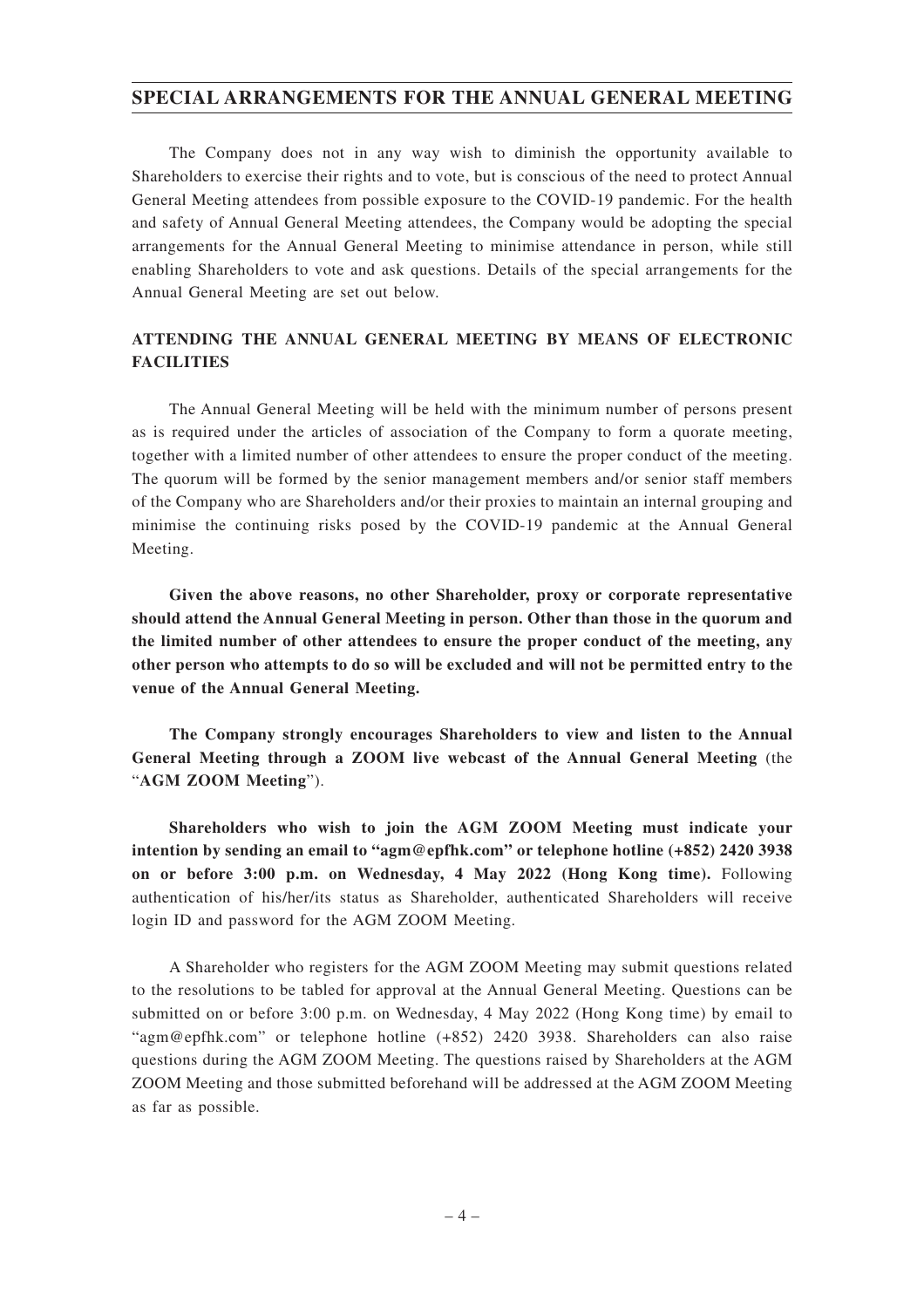## **SPECIAL ARRANGEMENTS FOR THE ANNUAL GENERAL MEETING**

#### **Vote by appointing the chairman of the Annual General Meeting as your proxy**

As Shareholders cannot attend the Annual General Meeting in person, they will only be able to vote by submitting a proxy in advance of the Annual General Meeting. If Shareholders wish to vote on any resolution at the Annual General Meeting, they must appoint the chairman of the Annual General Meeting as their proxy to vote on their behalf by completing and returning the proxy form in accordance with the instruction printed thereon to the Hong Kong share registrar of the Company, Tricor Investor Services Limited, at Level 54, Hopewell Centre, 183 Queen's Road East, Hong Kong as soon as possible but in any event not less than 48 hours before the time appointed for the Annual General Meeting or the adjourned meeting (as the case may be) (i.e. not later than 3:00 p.m. on Wednesday, 4 May 2022). In any event, Shareholders will not be deprived of their rights of voting on the resolution(s) to be proposed at the Annual General Meeting.

#### **Submission of proxy forms for registered Shareholders**

A proxy form for use at the Annual General Meeting is enclosed with this circular. A copy of the proxy form can also be downloaded from the websites of the Company at www.epfhk.com and Hong Kong Exchanges and Clearing Limited at www.hkexnews.hk.

The deadline to submit completed proxy form is 3:00 p.m. (Hong Kong time) on Wednesday, 4 May 2022, with the completed proxy form being deposited at the Hong Kong share registrar of the Company, Tricor Investor Services Limited, at Level 54, Hopewell Centre, 183 Queen's Road East, Hong Kong.

For the health and safety of Annual General Meeting attendees, Shareholders, proxies or corporate representatives (other than those who are required to attend the Annual General Meeting physically to form a quorate meeting) will NOT be able to attend in person but may view and listen to the Annual General Meeting and submit questions online. Registered Shareholders who willing to exercise the voting rights the Annual General Meeting, you should complete and return the proxy form, appointing the chairman of the Annual General Meeting as your proxy or alternative proxy.

#### **Appointment of proxy for non-registered Shareholders**

For non-registered Shareholders whose Shares are held in the Central Clearing and Settlement System through banks, brokers, custodians or Hong Kong Securities Clearing Company Limited ("**HKSCC**") can also exercise the voting rights by appointing the Chairman of the meeting. Besides, they also can view and listen to the Annual General Meeting and submit questions online. In this regard, they should consult directly with their banks, brokers or custodians (as the case may be) for the necessary arrangements.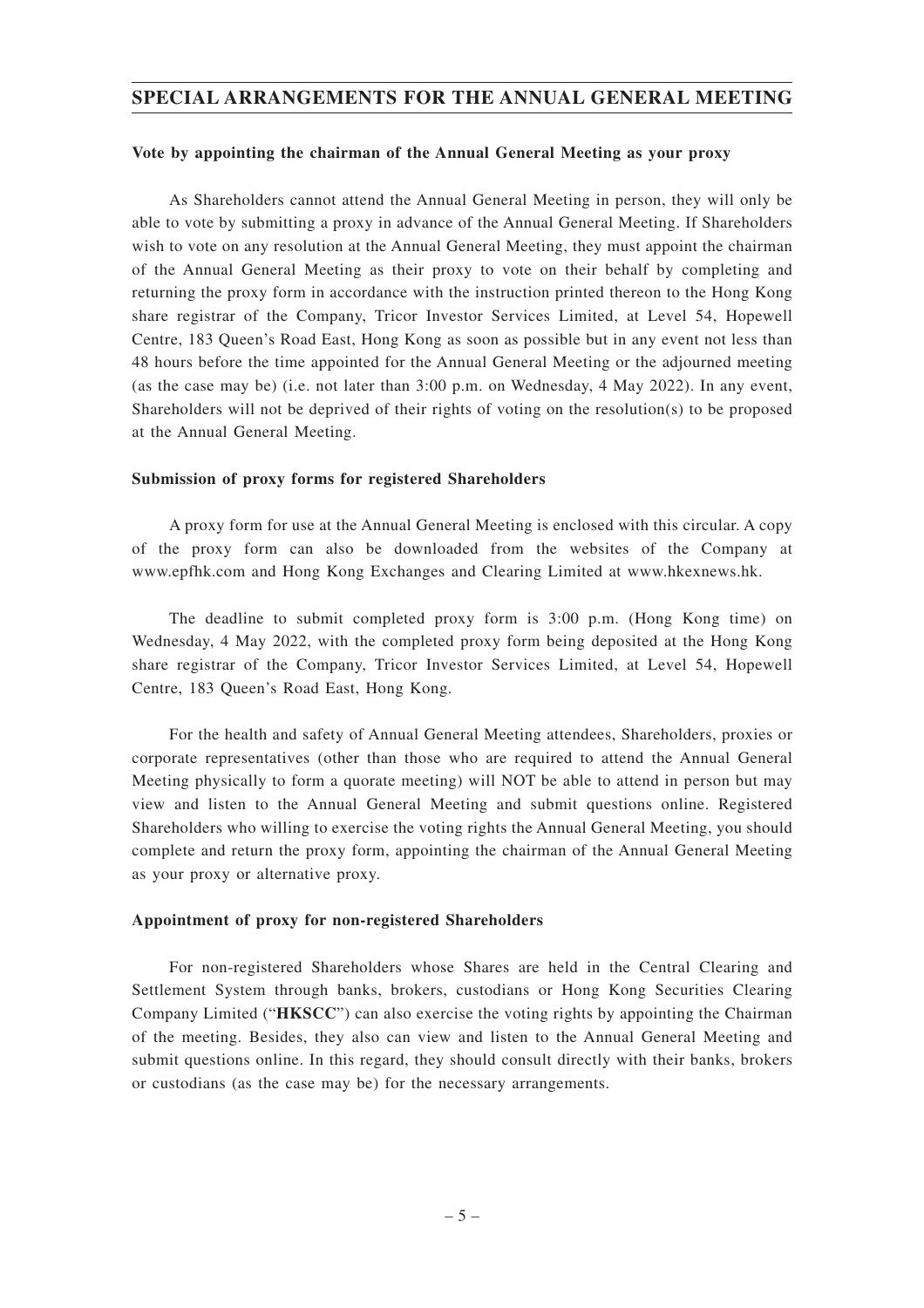## **SPECIAL ARRANGEMENTS FOR THE ANNUAL GENERAL MEETING**

## **Enquiries**

If you have any questions relating to the Annual General Meeting, please contact the Company by email to "agm@epfhk.com" or telephone hotline (+852) 2420 3938 (Monday to Friday, excluding Saturdays, Sundays and Hong Kong public holidays).

Due to the constantly evolving COVID-19 pandemic situation in Hong Kong, the Company may be required to change or adopt contingency plans for the Annual General Meeting arrangements at short notice, and the Company will ensure that the Annual General Meeting arrangements are in compliance with the Articles of Association of the Company. While the Company will use its best endeavours to provide necessary updates to the Shareholders on its website at www.epfhk.com regarding the Annual General Meeting arrangements, Shareholders should check the latest policies and notices announced by the Hong Kong Government, the website of the Company at www.epfhk.com and the website of Hong Kong Exchanges and Clearing Limited at www.hkexnews.hk for future updates on the Annual General Meeting arrangements.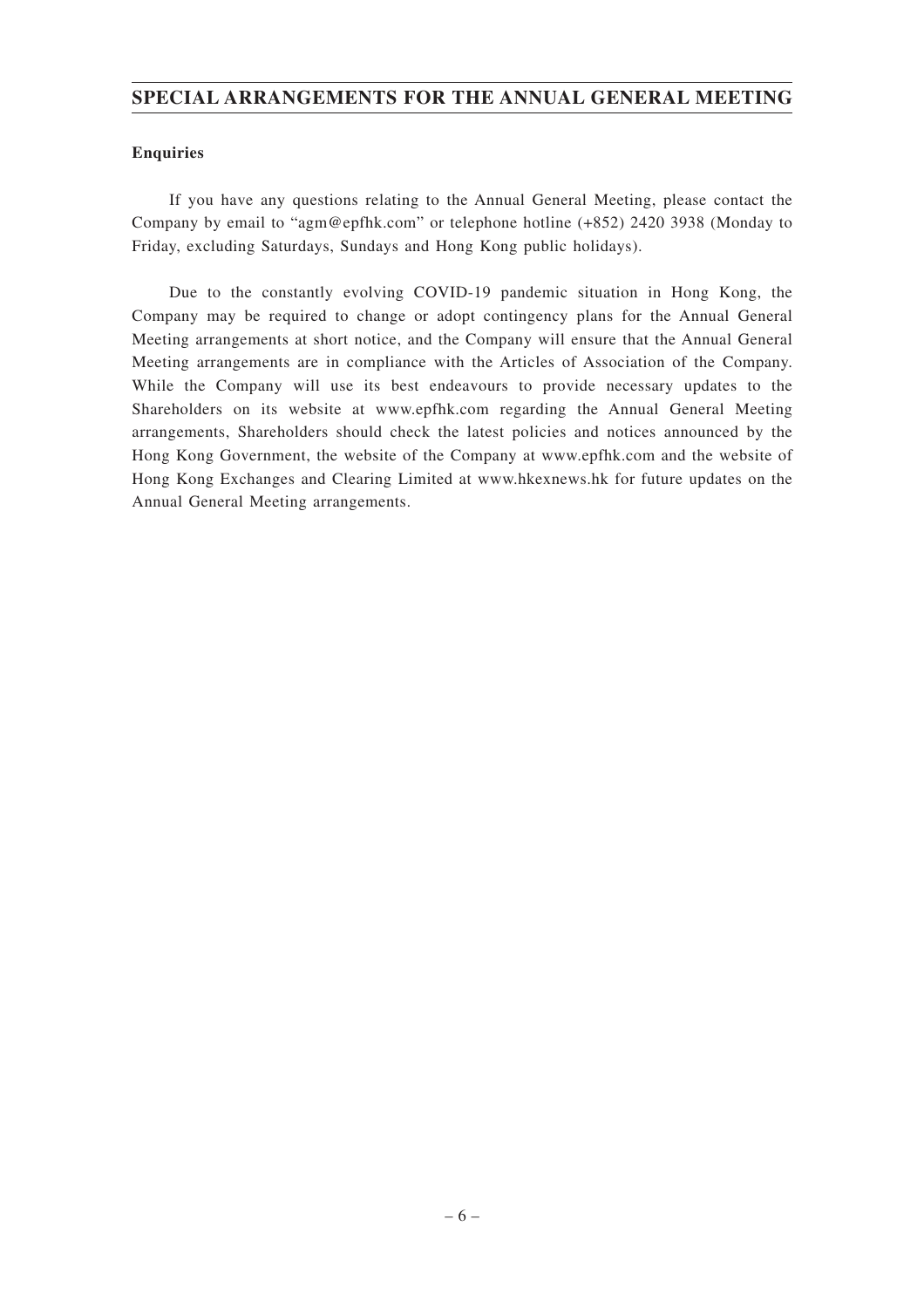

# **Evergreen Products Group Limited 訓修實業集團有限公司**

*(Incorporated in the Cayman Islands with limited liability)* **(Stock Code: 1962)**

*Executive Directors:* Mr. Chang Yoe Chong Felix *(Chairman and Chief Executive Officer)* Mr. Kwok Yau Lung Anthony *(Chief Operating Officer)* Mr. Chan Kwok Keung Mr. Hui Wing Ki Ms. Jia Ziying Mr. Li Yanbo

*Non-executive Director:* Mr. Chan Lau Yui Kevin

*Independent Non-executive Directors:* Mr. Sin Hendrick Mr. Szeto Yuk Ting Ir. Cheung Siu Wa Mr. Tseung Yuk Hei Kenneth

*Registered Office:* P.O. Box 472, 2nd Floor Harbour Place 103 South Church Street George Town Grand Cayman KY1-1106 Cayman Islands

*Principal Place of Business and Head Office in Hong Kong:* 11th Floor Chiap Luen Industrial Building 30-32 Kung Yip Street Kwai Chung, New Territories Hong Kong

7 April 2022

*To the Shareholders*

Dear Sir/Madam,

## **PROPOSED RE-ELECTION OF RETIRING DIRECTORS, PROPOSED GRANTING OF GENERAL MANDATES TO REPURCHASE AND ISSUE SHARES AND NOTICE OF ANNUAL GENERAL MEETING**

#### **1. INTRODUCTION**

The purpose of this circular is to provide the Shareholders with information in respect of certain resolutions to be proposed at the Annual General Meeting to be held on 6 May 2022.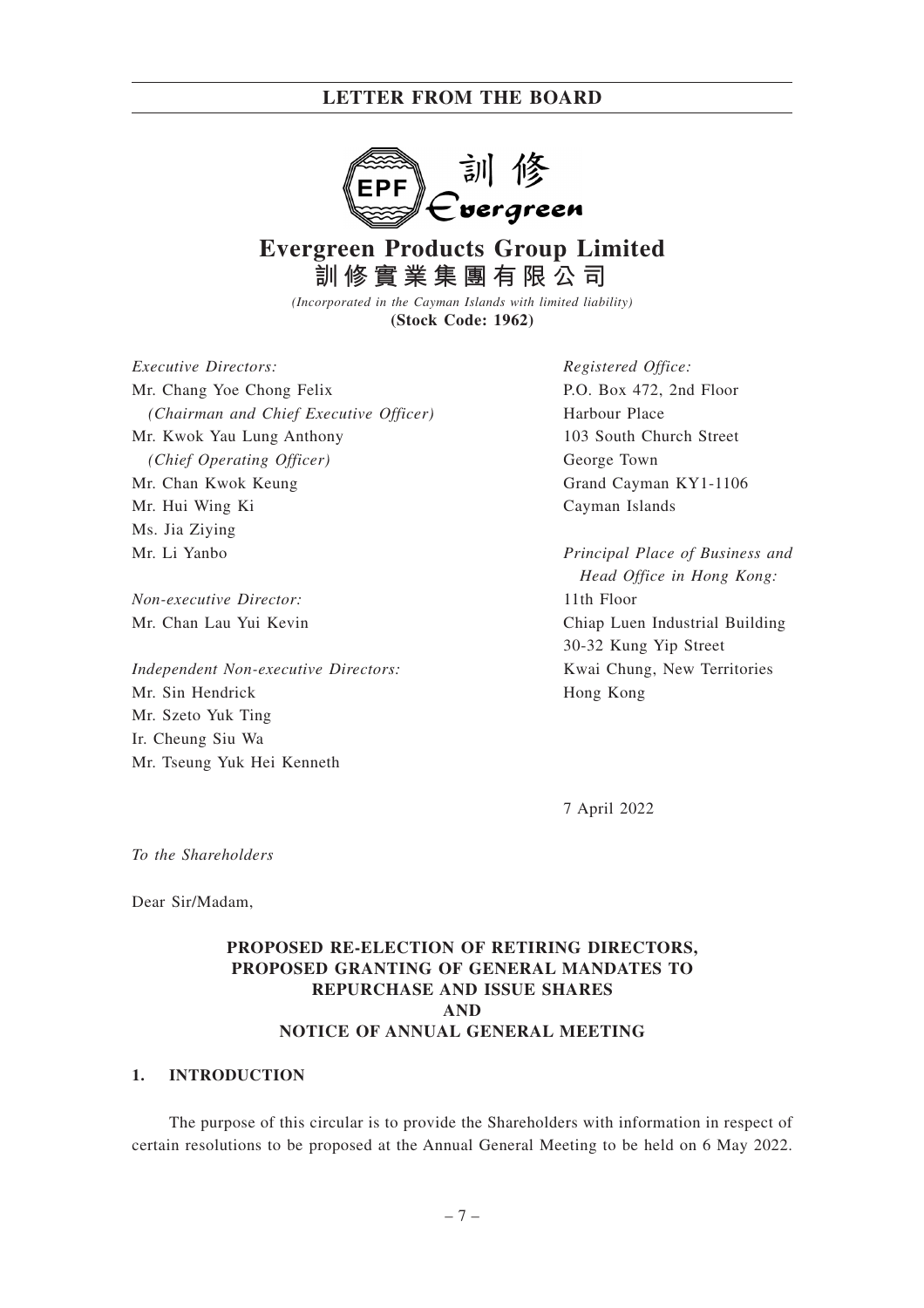#### **2. PROPOSED RE-ELECTION OF RETIRING DIRECTORS**

As at the Latest Practicable Date, the Board comprised eleven Directors, of whom six are executive Directors, namely, Mr. Chang Yoe Chong Felix, Mr. Kwok Yau Lung Anthony, Mr. Chan Kwok Keung, Mr. Hui Wing Ki, Ms. Jia Ziying and Mr. Li Yanbo; one is non-executive Director, namely, Mr. Chan Lau Yui Kevin and four are independent non-executive Directors, namely, Mr. Sin Hendrick, Mr. Szeto Yuk Ting, Ir. Cheung Siu Wa and Mr. Tseung Yuk Hei Kenneth.

In accordance with articles 108 and 111 of the Articles of Association, Mr. Kwok Yau Lung Anthony, Ms. Jia Ziying, Mr. Szeto Yuk Ting and Mr. Tseung Yuk Hei Kenneth will retire from office and, being eligible, will offer themselves for re-election at the Annual General Meeting.

Recommendations to the Board for the proposal for re-election of each of Mr. Kwok Yau Lung Anthony and Mrs. Jia Ziying as an executive Director, and each of Mr. Szeto Yuk Ting and Mr. Tseung Yuk Hei Kenneth as an independent non-executive Director were made by the Nomination Committee, after evaluating their performance and considering a range of diversity perspectives including but not limited to gender, age, cultural and educational background, ethnicity, professional experience, skills, knowledge and length of service, as set out in the Board diversity policy of the Company. In particular, the Nomination Committee has reviewed the structure and composition of the Board, the confirmations and disclosures given by the retiring Directors, and the qualifications, skills and experience, time commitment and contribution of the retiring Directors with reference to the nomination principles and criteria set out in the Company's Board diversity policy, the Directors' nomination policy and the Company's corporate strategy.

The Nomination Committee has also reviewed and assessed the annual written confirmation of independence of the independent non-executive Directors who have offered themselves for re-election at the Annual General Meeting (namely Mr. Szeto Yuk Ting and Mr. Tseung Yuk Hei Kenneth) based on the independence criteria as set out in Rule 3.13 of the Listing Rules and considered that each of them remains independent and will continue to bring valuable business experience, knowledge and professionalism to the Board for its efficient and effective functioning and diversity. In addition, the Nomination Committee is of the view that Mr. Szeto Yuk Ting and Mr. Tseung Yuk Hei Kenneth have provided valuable contributions to the Company and they have demonstrated their abilities to exercise independent judgment and provide a balanced and objective view in relation to the Company's affairs.

Based on the Board of diversity policy adopted by the Company, the Nomination Committee considers that Mr. Szeto Yuk Ting and Mr. Tseung Yuk Hei Kenneth are able to provide valuable and relevant insights and contribute to the diversity of the Board, in particular, with their strong and diversified educational background and professional experience in their expertise, including their in-depth knowledge in financial management, investment strategies, international experience and connections in various industries.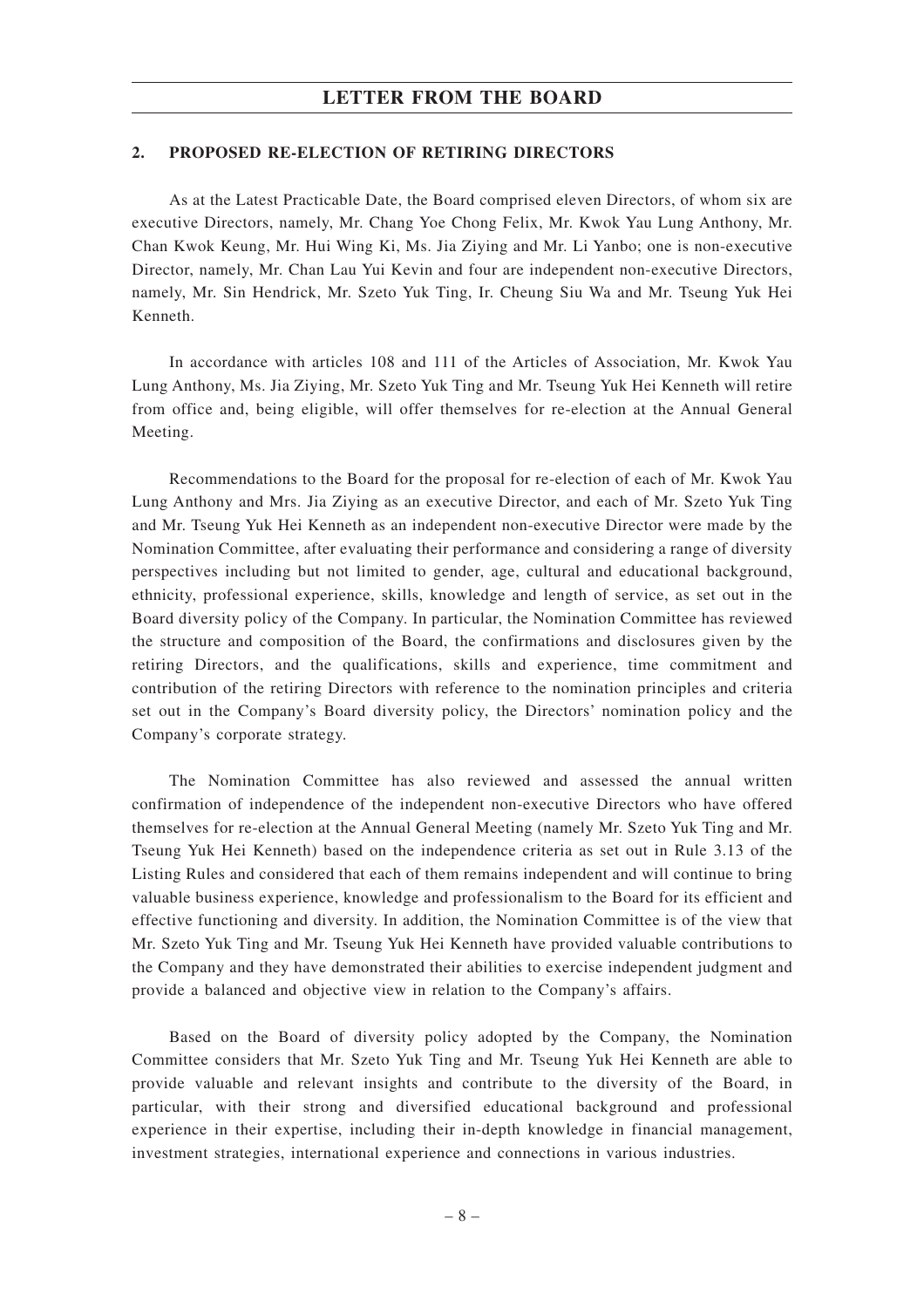Accordingly, the Nomination Committee nominated the retiring Directors to the Board for it to propose to the Shareholders for re-election at the Annual General Meeting, and with the recommendation of the Nomination Committee, the Board has proposed that all the retiring Directors stand for re-election as Directors at the Annual General Meeting. As a good corporate governance practice, each of the retiring Directors abstained from voting at the relevant Board meeting on the respective propositions of their recommendations for re-election by the Shareholders at the Annual General Meeting.

The biographical details of the above four retiring Directors offering themselves for re-election at the Annual General Meeting are set out in Appendix I to this circular.

The procedures and process for nomination of Directors are set out in the section headed "Corporate Governance Report" in the annual report of the Company for the year ended 31 December 2021.

#### **3. PROPOSED GRANTING OF SHARE REPURCHASE MANDATE**

At the annual general meeting of the Company held on 17 May 2021, a general and unconditional mandate was granted to the Directors to repurchase Shares. Such mandate will lapse at the conclusion of the Annual General Meeting. In order to give the Company the flexibility to repurchase Shares if and when appropriate, an ordinary resolution will be proposed at the Annual General Meeting to approve the granting of the Share Repurchase Mandate to the Directors to exercise the power of the Company to repurchase Shares up to a maximum of 10% of the total number of Shares in issue as at the date of passing of the proposed ordinary resolution numbered 4 in the notice of the Annual General Meeting as set out on pages 20 to 25 of this circular (i.e. a maximum of 68,608,200 Shares, based on 686,082,000 Shares in issue as at the Latest Practicable Date and assuming that no Shares will be issued or repurchased prior to the Annual General Meeting).

An explanatory statement required by the Listing Rules to provide the Shareholders with all the information reasonably necessary for them to make an informed decision on whether to vote for or against the resolution in respect of the Share Repurchase Mandate is set out in Appendix II to this circular.

## **4. PROPOSED GRANTING OF ISSUANCE MANDATE AND EXTENSION MANDATE**

At the annual general meeting of the Company held on 17 May 2021, a general and unconditional mandate was granted to the Directors to issue Shares. Such mandate will lapse at the conclusion of the Annual General Meeting. In order to give the Company the flexibility to issue Shares if and when appropriate, an ordinary resolution will be proposed at the Annual General Meeting to approve the granting of the Issuance Mandate to the Directors to exercise the power of the Company to allot, issue or otherwise deal with additional Shares up to a maximum of 20% of the total number of Shares in issue as at the date of passing of the proposed ordinary resolution numbered 5 in the notice of the Annual General Meeting as set out on pages 20 to 25 of this circular (i.e. a total of 137,216,400 Shares based on 686,082,000 Shares in issue as at the Latest Practicable Date and assuming that no Shares will be issued or repurchased prior to the Annual General Meeting).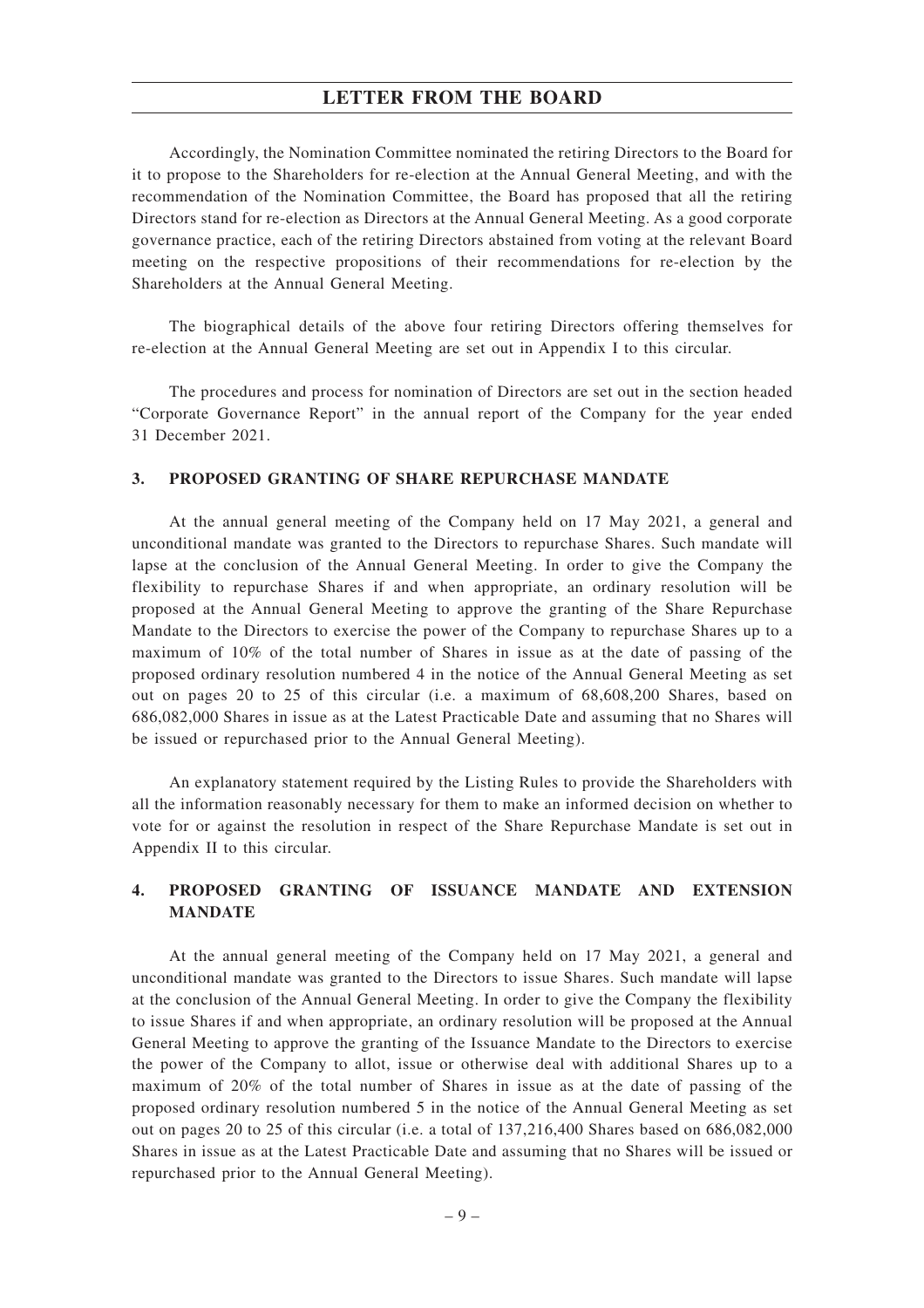An ordinary resolution to extend the Issuance Mandate by an amount representing the aggregate number of Shares repurchased by the Company pursuant to the Share Repurchase Mandate will also be proposed at the Annual General Meeting.

#### **5. CLOSURE OF REGISTER OF MEMBERS**

For determining the entitlement to attend and vote at the Annual General Meeting, the register of members of the Company will be closed from Tuesday, 3 May 2022 to Friday, 6 May 2022, both dates inclusive, during which period no transfer of Shares will be registered. In order to be eligible to attend and vote at the Annual General Meeting, all transfer of Shares accompanied by the relevant share certificates must be lodged with the Company's branch share registrar in Hong Kong, Tricor Investor Services Limited, at Level 54, Hopewell Centre, 183 Queen's Road East, Hong Kong, for registration not later than 4:30 p.m. on Friday, 29 April 2022.

#### **6. ANNUAL GENERAL MEETING AND PROXY ARRANGEMENT**

The notice of the Annual General Meeting is set out on pages 20 to 25 of this circular.

Pursuant to the Listing Rules and the Articles of Association, any vote of Shareholders at a general meeting must be taken by poll except where the chairman decides to allow a resolution relating to a procedural or administrative matter to be voted on by a show of hands. An announcement on the poll results will be published by the Company after the Annual General Meeting in the manner prescribed under the Listing Rules.

A form of proxy for use at the Annual General Meeting is enclosed with this circular and such form of proxy is also published on the websites of the Stock Exchange (www.hkexnews.hk) and the Company (www.epfhk.com). To be valid, the form of proxy must be completed and signed in accordance with the instructions printed thereon and deposited, together with the power of attorney or other authority (if any) under which it is signed or a certified copy of that power of attorney or authority at the Company's branch share registrar in Hong Kong, Tricor Investor Services Limited, at Level 54, Hopewell Centre, 183 Queen's Road East, Hong Kong, as soon as possible but in any event not less than 48 hours before the time appointed for the Annual General Meeting (i.e. not later than 3:00 p.m. on Wednesday, 4 May 2022 (Hong Kong time)) or the adjourned meeting (as the case may be). Completion and delivery of the form of proxy will not preclude you from attending and voting at the Annual General Meeting if you so wish.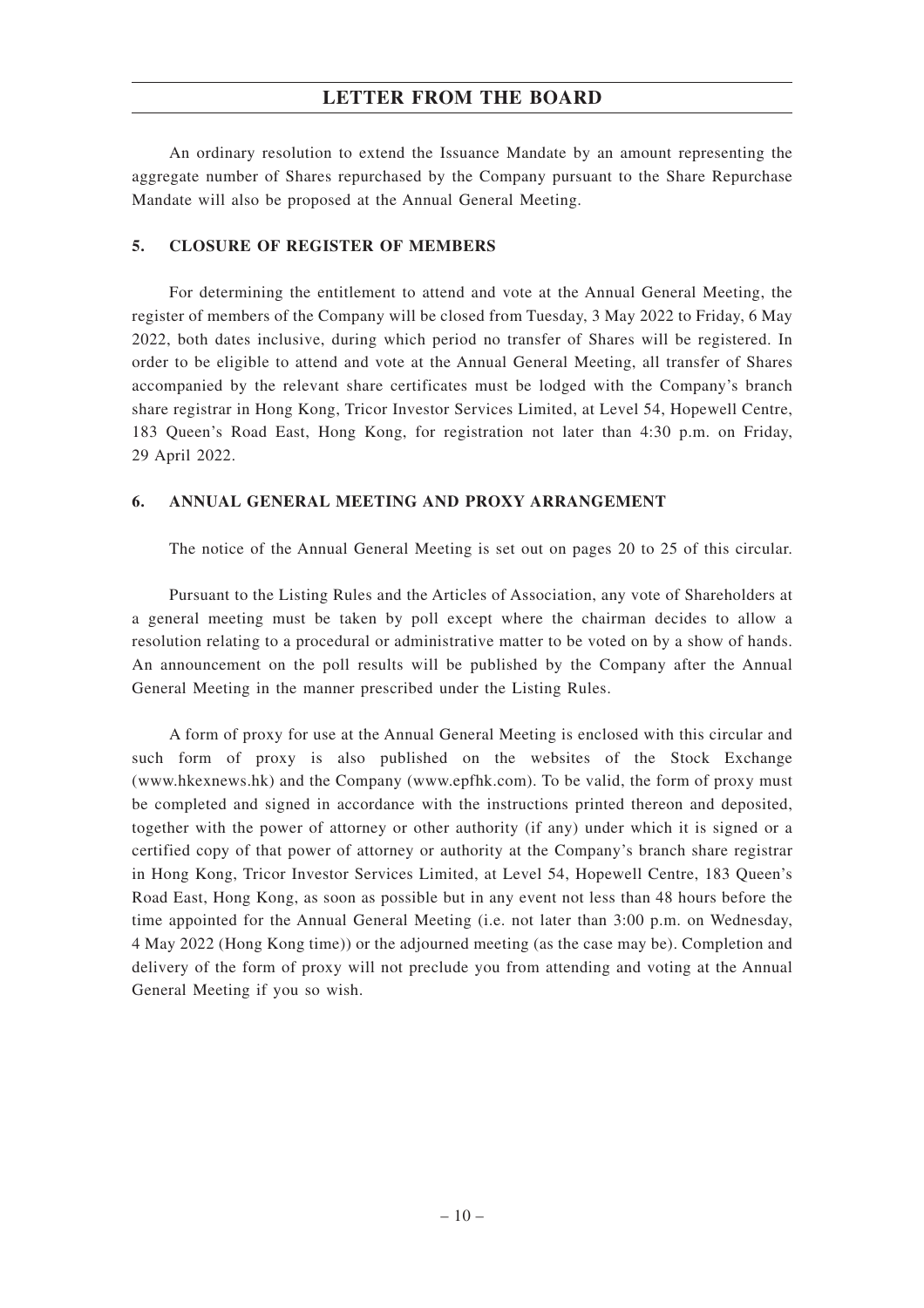## **7. VOTING BY POLL**

Pursuant to Rule 13.39(4) of the Listing Rules and the Articles of Association, any vote of shareholders at a general meeting must be taken by poll save that the chairman of the meeting may in good faith allow a resolution which relates purely to a procedural or administrative matter to be voted on by a show of hands. Accordingly, all resolutions will be put to vote by way of poll at the Annual General Meeting. An announcement on the results of the vote by poll will be made by the Company after the Annual General Meeting in the manner prescribed under Rule 13.39(5) of the Listing Rules.

None of the Shareholders is required to abstain from voting at the Annual General Meeting pursuant to the Listing Rules and/or the Articles of Association.

#### **8. RESPONSIBILITY STATEMENT**

This circular, for which the Directors collectively and individually accept full responsibility, includes particulars given in compliance with the Listing Rules for the purpose of giving information with regard to the Company. The Directors, having made all reasonable enquiries, confirm that to the best of their knowledge and belief, the information contained in this circular is accurate and complete in all material respects and not misleading or deceptive, and there are no other matters the omission of which would make any statement herein or this circular misleading.

#### **9. GENERAL INFORMATION**

Your attention is drawn to the additional information set out in Appendix I (Details of the Retiring Directors Proposed to be Re-elected at the Annual General Meeting) and Appendix II (Explanatory Statement on the Share Repurchase Mandate) to this circular.

#### **10. RECOMMENDATION**

The Directors consider that the proposed re-election of retiring Directors and granting of the Share Repurchase Mandate, the Issuance Mandate and the Extension Mandate are in the best interests of the Company and the Shareholders as a whole. Accordingly, the Directors recommend the Shareholders to vote in favour of the relevant resolutions to be proposed at the Annual General Meeting.

> Yours faithfully, For and on behalf of the Board **Evergreen Products Group Limited Chang Yoe Chong Felix** *Chairman, Chief Executive Officer and Executive Director*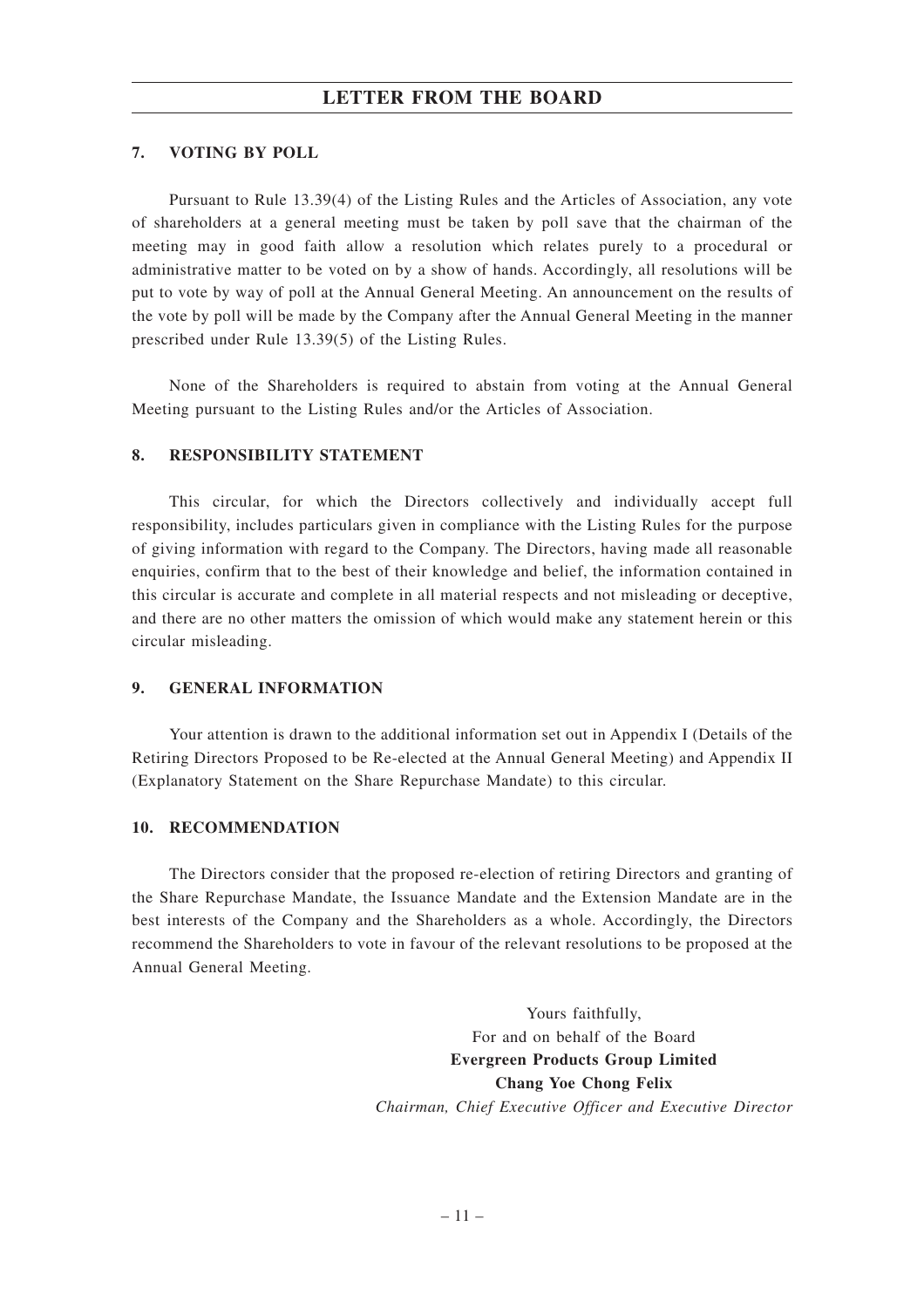The following are details of the Directors who will retire and being eligible, offer themselves for re-election at the Annual General Meeting.

## **EXECUTIVE DIRECTORS**

#### **(1) Mr. Kwok Yau Lung Anthony**

**Mr. Kwok Yau Lung Anthony**, aged 44, was appointed as an executive Director and the Chief Operating Officer on 9 September 2016. Mr. Kwok is currently the head of the Company's logistics, procurement and human resources and administration department. He is primarily responsible for the Group's logistics, procurement, brand development and management.

Mr. Kwok joined the Group in September 2000. After heading to Japan for his further education in October 2003, he returned to the Group in April 2005. From April 2005 to July 2012, Mr. Kwok worked for the Group and held last position as a director of Evergreen Products Factory Limited. Mr. Kwok assisted the Group in setting up its e-commerce business in Japan and establishing its Bangladesh Production Base. Prior to Mr. Kwok's current employment with the Group in June 2016, Mr. Kwok worked at Direct Source (Far East) Limited, a garment manufacturer, from November 2012 to January 2015 and from March 2015 to May 2016, respectively, and was responsible for all merchandising activities.

Mr. Kwok obtained a Bachelor of Science in Mathematics from the Hong Kong University of Science and Technology in July 2000.

Mr. Kwok entered into a letter of appointment with the Company on 19 June 2017 for an initial term of three years commencing from the Listing Date, which has been renewed for another term of three years with effect from 12 July 2020, subject to rotation and re-election in accordance with the Articles of Association. Mr. Kwok received an annual director's fee of HK\$838,000 per year and discretionary bonus as the Board shall determine. His remuneration is determined by the Board with reference to his responsibilities, experience, the Company's remuneration policies and the prevailing market conditions and is subject to review by the Remuneration Committee from time to time. The amount of Mr. Kwok's remuneration is disclosed in the annual report of the Company for the year ended 31 December 2021.

As at the Latest Practicable Date, Mr. Kwok had personal interests in 333,333 Awarded Shares within the meaning of Part XV of the SFO.

Save as disclosed above, as at the Latest Practicable Date, Mr. Kwok (i) did not hold any other position with the Company and other members of the Group; (ii) did not hold any directorship in the last three years prior to the Latest Practicable Date in public companies, the securities of which are listed on any securities market in Hong Kong or overseas; and (iii) did not have any relationship with any Directors, senior management or substantial or controlling shareholders (as defined in the Listing Rules) of the Company.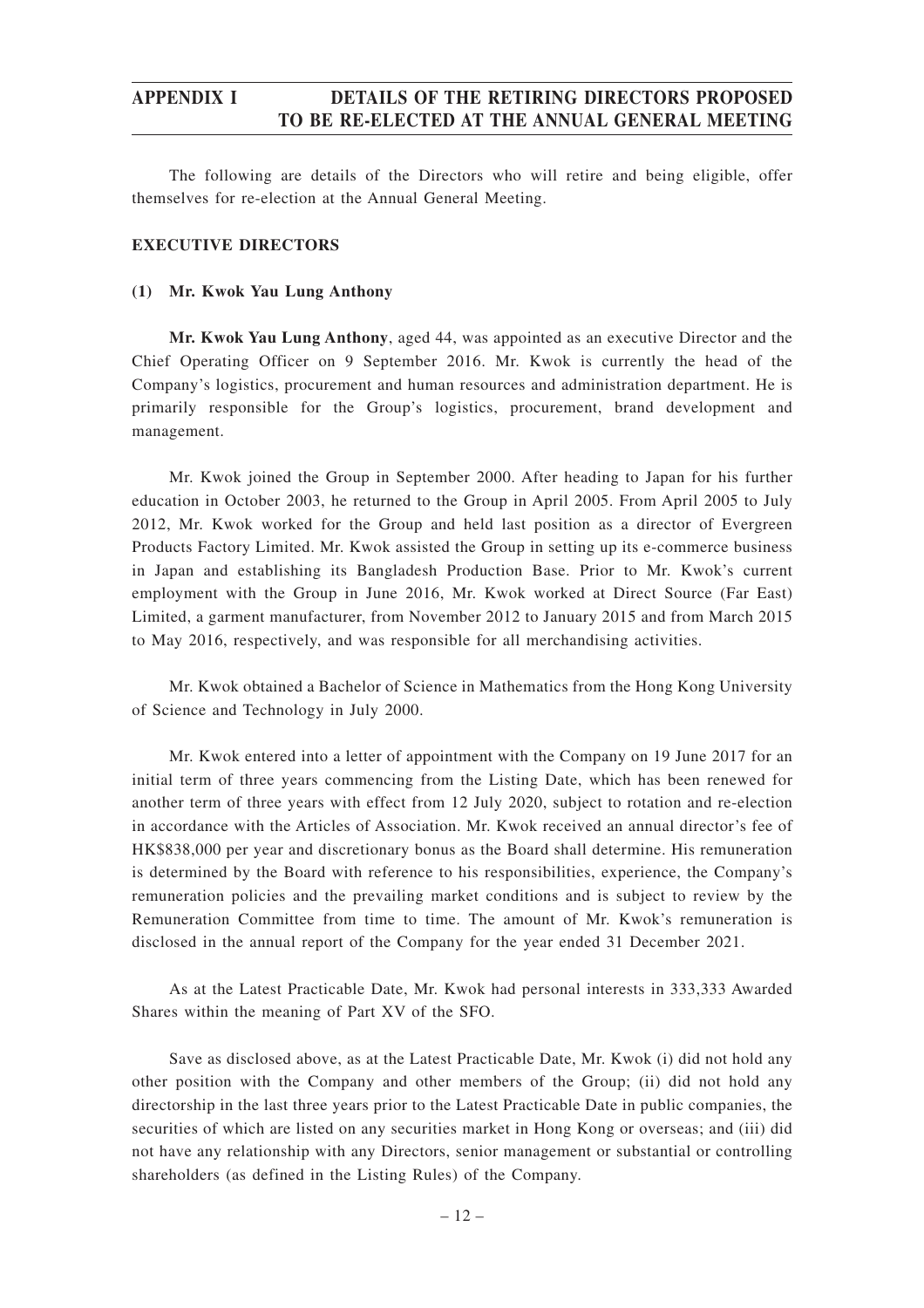Save as disclosed above, there is no other information in relation to Mr. Kwok required to be disclosed pursuant to Rules  $13.51(2)(h)$  to  $13.51(2)(v)$  of the Listing Rules, nor are there other matters concerning Mr. Kwok that need to be brought to the attention of the Shareholders.

## **(2) Ms. Jia Ziying**

**Ms. Jia Ziying**, aged 45, was appointed as an executive Director on 9 September 2016. Ms. Jia is currently the head of the Company's research and development department and production coordination department and is primarily responsible for the Group's product research and development, and the overall manufacturing management. She is also a director of Evergreen Products Factory Limited.

Ms. Jia joined the Group in July 1997 and accumulated over 20 years of experience in design and development of the hair goods. In February 2002, Ms. Jia set up a product design, research and development division for wigs made by sewing machines. In February 2009, Ms. Jia took charge of the product design, research and development division for weaving products. In February 2011, she was promoted to the head of the Group's research and development department and production coordination department. As the head of the Group's production coordination department, Ms. Jia has been primarily responsible for overseeing production and operations management. In March 2011, Ms. Jia also took charge of the product design, research and development division for Halloween products.

Ms. Jia obtained a Diploma in Accounting and Statistics from Chongqing Radio and TV University (重慶廣播電視大學) in October 1997. Ms. Jia is the spouse of Mr. Li Yanbo, an executive Director.

Ms. Jia entered into a letter of appointment with the Company on 19 June 2017 for an initial term of three years commencing from the Listing Date, which has been renewed for another term of three years with effect from 12 July 2020, subject to rotation and re-election in accordance with the Articles of Association. Ms. Jia received an annual director's fee of RMB190,000 per year and discretionary bonus as the Board shall determine. Her remuneration is determined by the Board with reference to her responsibilities, experience, the Company's remuneration policies and the prevailing market conditions and is subject to review by the Remuneration Committee from time to time. The amount of Ms Jia's remuneration is disclosed in the annual report of the Company for the year ended 31 December 2021.

As at the Latest Practicable Date, Ms Jia had personal interests in 394,000 Awarded Shares and had deemed interests in 100,000 Awarded Shares held by her spouse, Mr. Li Yanbo within the meaning of Part XV of the SFO.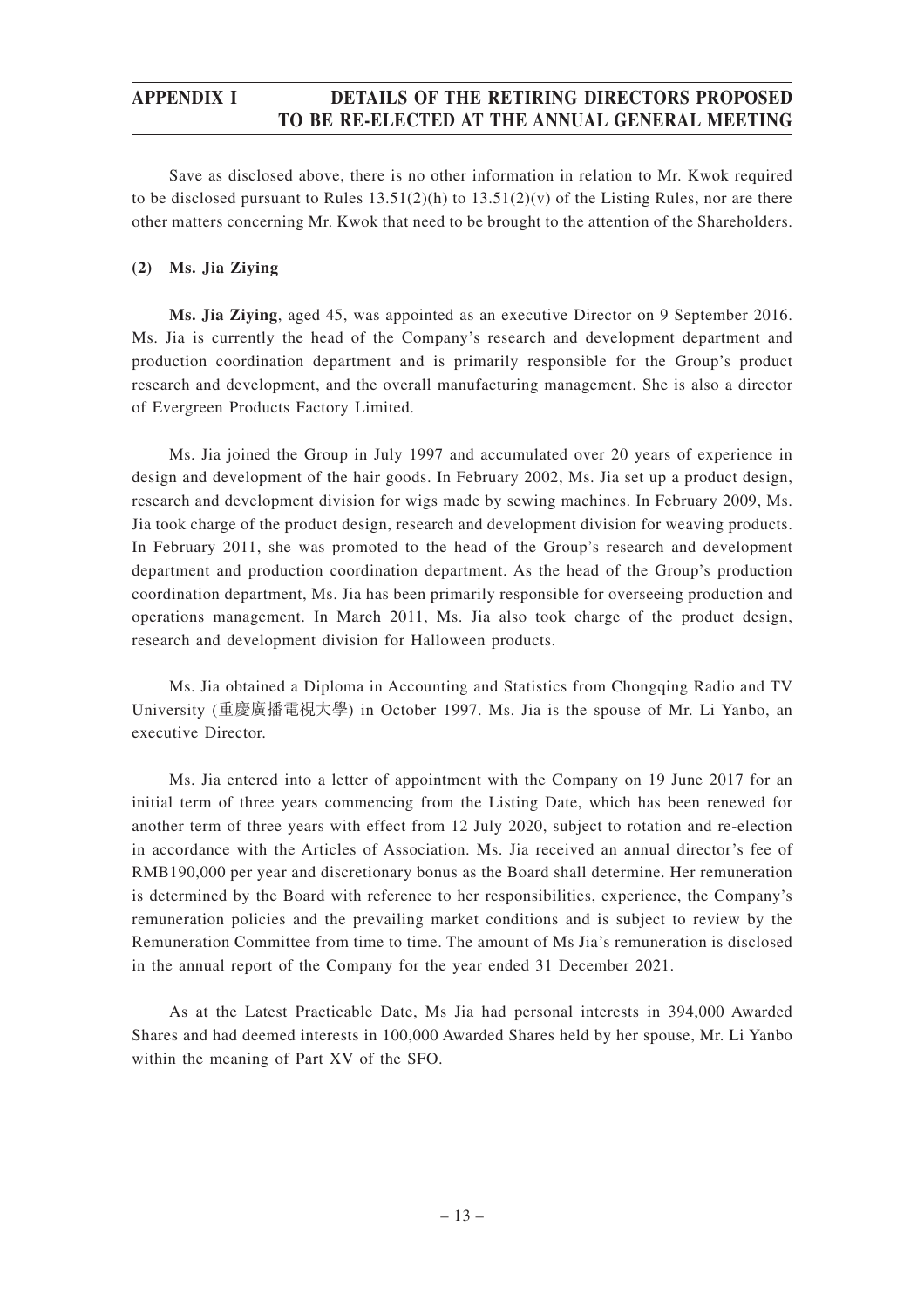Save as disclosed above, as at the Latest Practicable Date, Ms. Jia (i) did not hold any other position with the Company and other members of the Group; (ii) did not hold any directorship in the last three years prior to the Latest Practicable Date in public companies, the securities of which are listed on any securities market in Hong Kong or overseas; and (iii) did not have any relationship with any Directors, senior management or substantial or controlling shareholders (as defined in the Listing Rules) of the Company.

Save as disclosed above, there is no other information in relation to Ms Jia required to be disclosed pursuant to Rules  $13.51(2)(h)$  to  $13.51(2)(v)$  of the Listing Rules, nor are there other matters concerning Ms. Jia that need to be brought to the attention of the Shareholders.

## **INDEPENDENT NON-EXECUTIVE DIRECTOR**

#### **(3) Mr. Szeto Yuk Ting**

**Mr. Szeto Yuk Ting**, aged 54, was appointed as an independent non-executive Director on 19 June 2017. He is the chairman of the Remuneration Committee and a member of each of the Audit Committee and the Nomination Committee. Mr. Szeto is responsible for giving strategic and independent advice and guidance on the Group's business and operations.

Mr. Szeto was admitted as a solicitor in Hong Kong in September 1992 and had over 25 years of legal experience. His major areas of practice include civil and criminal litigation, conveyancing and probate. Mr. Szeto co-founded Messrs. Y.T. Szeto & Company, Solicitors in September 1996 and has been the sole proprietor of the firm since January 2001. He also worked in Messrs. Paul Chan & Co., Solicitors from 1993 to 1996.

Mr. Szeto obtained a Postgraduate Certificate in Laws and a Bachelor of Laws degree (with Honours) from the University of Hong Kong in June 1990 and December 1989, respectively.

Mr. Szeto entered into a letter of appointment with the Company on 19 June 2017 for an initial term of three years commencing from the Listing Date, which has been renewed for another term of three years with effect from 12 July 2020, subject to rotation and re-election in accordance with the Articles of Association. The letter of appointment may be terminated in accordance with the provisions therein by either party giving to the other party not less than three months' written notice. Mr. Szeto received an annual director's fee of HK\$240,000 per year. His remuneration is determined by the Board with reference to his responsibilities, experience, the Company's remuneration policies and the prevailing market conditions and is subject to review by the Remuneration Committee from time to time. The amount of Mr. Szeto's remuneration is disclosed in the annual report of the Company for the year ended 31 December 2021.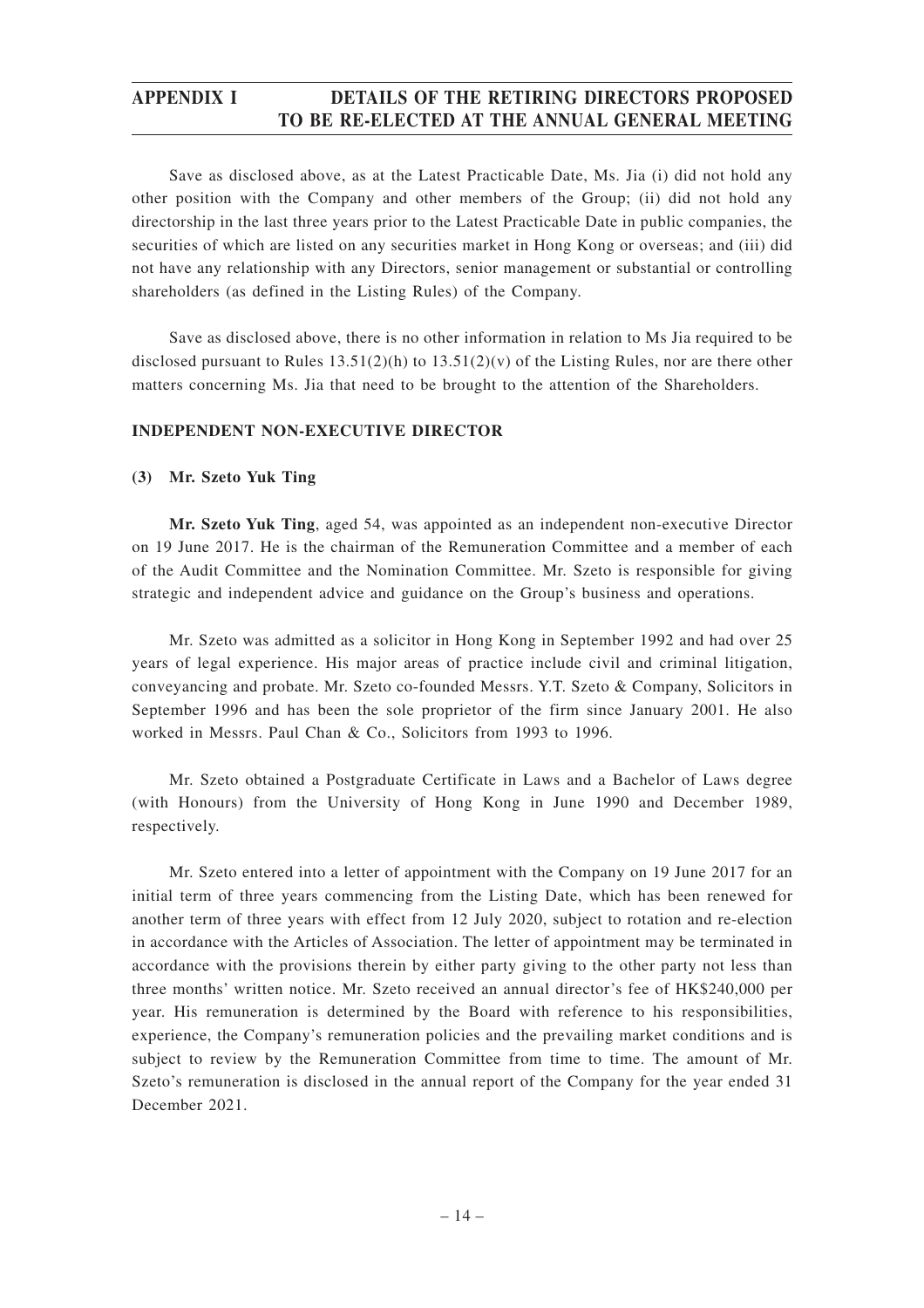Save as disclosed above, as at the Latest Practicable Date, Mr. Szeto (i) did not have any interests in Shares within the meaning of Part XV of the SFO; (ii) did not hold any other position with the Company and other members of the Group; (iii) did not hold any directorship in the last three years prior to the Latest Practicable Date in public companies, the securities of which are listed on any securities market in Hong Kong or overseas; and (iv) did not have any relationship with any Directors, senior management or substantial or controlling shareholders (as defined in the Listing Rules) of the Company.

Save as disclosed above, there is no other information in relation to Mr. Szeto required to be disclosed pursuant to Rules  $13.51(2)(h)$  to  $13.51(2)(v)$  of the Listing Rules, nor are there other matters concerning Mr. Szeto that need to be brought to the attention of the Shareholders.

#### **(4) Mr. Tseung Yuk Hei Kenneth**

**Mr. Tseung Yuk Hei Kenneth**, aged 56, was appointed as an independent non-executive Director on 11 October 2021. He is a member of each of the Audit Committee, the Remuneration Committee and the Nomination Committee. Mr. Tseung is responsible for giving strategic and independent advice and guidance on the Group's business and operations.

Mr. Tseung is a managing director of Futec Financial Limited and has over 27 years of experience in auditing and investment banking business. Mr. Tseung was an auditor in Hong Kong and Australia before starting his career in the investment banking industry in 1994. Mr. Tseung took up senior positions in the investment banking division of various financial institutions including Standard Chartered Bank (Hong Kong) Ltd., ABN AMRO Bank N.V. (Hong Kong branch), and BNP Paribas Capital (Asia Pacific) Limited (formerly known as BNP Paribas Peregrine Capital Limited). After that, Mr. Tseung became a managing director, Head of Investment Banking, China of CIMB Securities Limited from August 2012 to February 2017, and the senior managing director of Mason Global Capital Limited (a wholly-owned subsidiary of Mason Group Holdings Limited (Stock Code: 273)) from February 2017 to April 2020. Mr. Tseung was an independent non-executive director of Chinese Energy Holdings Limited (Stock Code: 8009) (formerly known as iMerchants Limited) from September 2004 to September 2007 and Great Wall Motor Company Limited (Stock Code: 2333) from June 2009 to May 2010. Mr. Tseung has been an independent non-executive director of Sky Chinafortune Holdings Group Limited (formerly known as Great China Holdings Limited) (Stock Code: 141) since November 2017.

Mr. Tseung obtained a bachelor's degree in Economics from Macquarie University in Australia in 1989 and he is a chartered accountant in Australia.

Mr. Tseung entered into a letter of appointment with the Company for a term of three years commencing on 11 October 2021, subject retirement by rotation and re-election in accordance with the Articles of Association. The letter of appointment may be terminated in accordance with the provisions therein by either party giving to the other party not less than three months' written notice. Mr. Tseung received an annual director's fee of HK\$240,000 per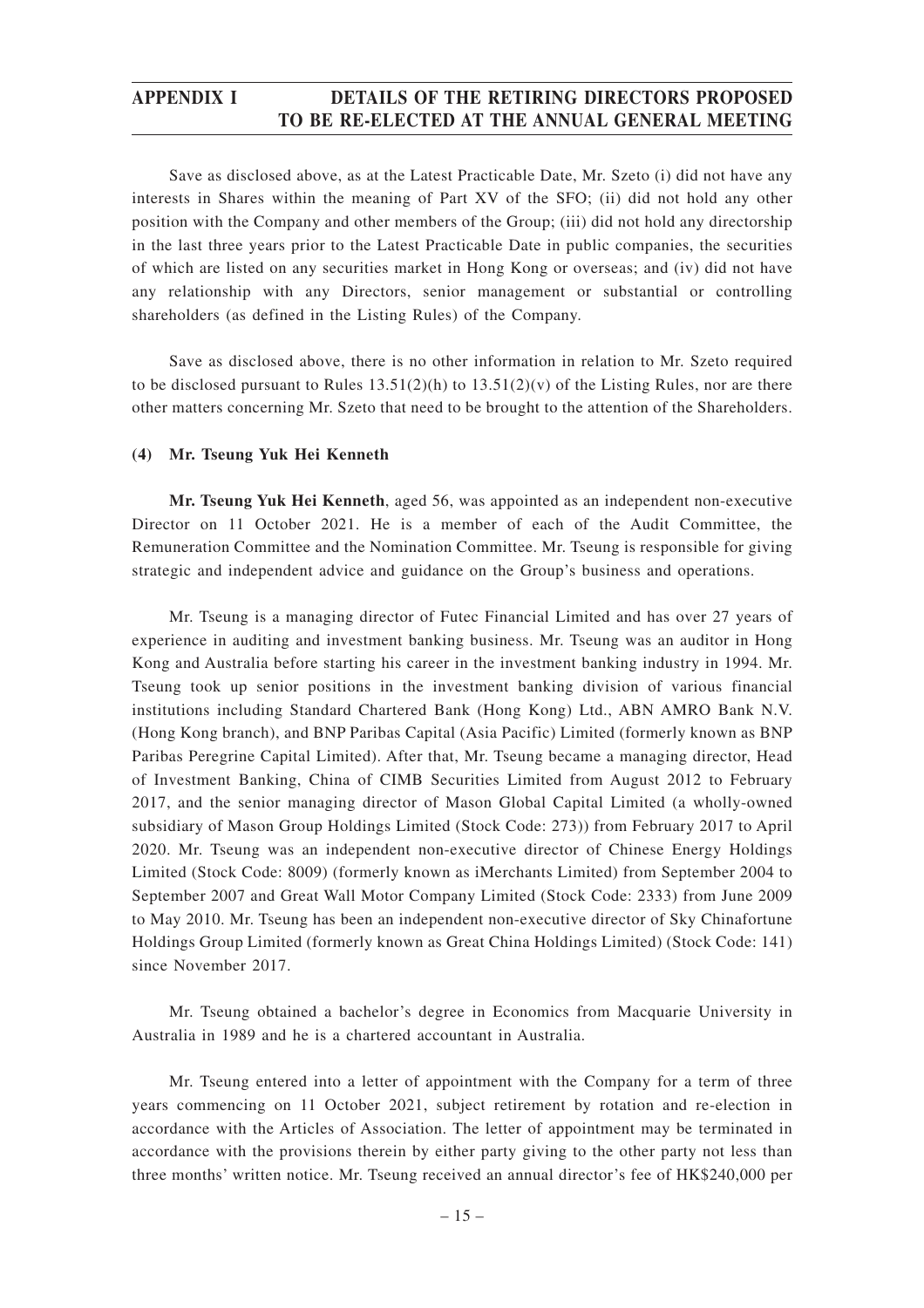year. His remuneration is determined by the Board with reference to his responsibilities, experience, the Company's remuneration policies and the prevailing market conditions and is subject to review by the Remuneration Committee from time to time.

Save as disclosed above, as at the Latest Practicable Date, Mr. Tseung (i) did not have any interests in Shares within the meaning of Part XV of the SFO; (ii) did not hold any other position with the Company and other members of the Group; (iii) did not hold any directorship in the last three years prior to the Latest Practicable Date in public companies, the securities of which are listed on any securities market in Hong Kong or overseas; and (iv) did not have any relationship with any Directors, senior management or substantial or controlling shareholders (as defined in the Listing Rules) of the Company.

Save as disclosed above, there is no other information in relation to Mr. Tseung required to be disclosed pursuant to Rules  $13.51(2)(h)$  to  $13.51(2)(v)$  of the Listing Rules, nor are there other matters concerning Mr. Tseung that need to be brought to the attention of the **Shareholders**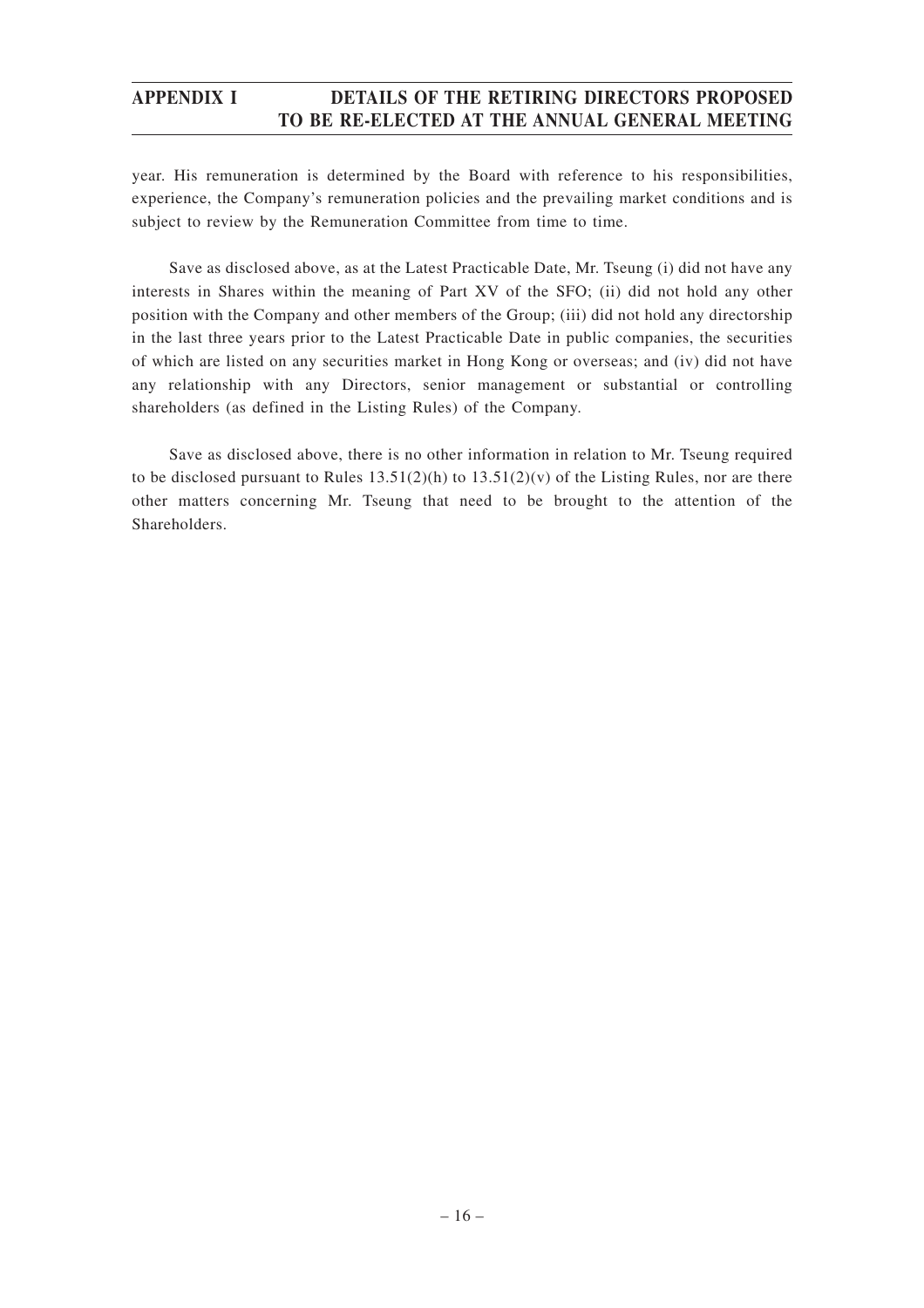The following serves as an explanatory statement required by the Listing Rules to provide the Shareholders with requisite information reasonably necessary for them to make an informed decision on whether to vote for or against the ordinary resolution to be proposed at the Annual General Meeting in relation to the granting of the Share Repurchase Mandate:

## **1. SHARE CAPITAL**

As at the Latest Practicable Date, the Company had 686,082,000 Shares in issue.

Subject to the passing of the ordinary resolution set out in item 5 of the notice of the Annual General Meeting in respect of the granting of the Share Repurchase Mandate and assuming that no Shares will be issued or repurchased prior to the Annual General Meeting, the Company will be authorized under the Share Repurchase Mandate to repurchase, during the period in which the Share Repurchase Mandate remains in force, a total of 68,608,200 Shares, representing 10% of the total number of Shares in issue as at the date of the Annual General Meeting.

## **2. REASONS FOR SHARE REPURCHASES**

The Directors believe that the granting of the Share Repurchase Mandate is in the best interests of the Company and the Shareholders as a whole.

Shares repurchases may, depending on the market conditions and funding arrangements at the time, lead to an enhancement of the net asset value per Share and/or earnings per Share and will only be made when the Directors believe that such a repurchase will benefit the Company and the Shareholders.

#### **3. FUNDING OF SHARE REPURCHASES**

Share repurchases pursuant to the Share Repurchase Mandate would be funded out of funds legally available for the purposes in accordance with the Company's memorandum of association, the Articles of Association, the laws of the Cayman Islands, the Listing Rules and/or any other applicable laws.

#### **4. IMPACT OF SHARE REPURCHASES**

There might be a material adverse impact on the working capital and/or gearing position of the Company (as compared with the position disclosed in the audited financial statements contained in the annual report of the Company for the year ended 31 December 2021) in the event that the Share Repurchase Mandate was to be carried out in full at any time during the proposed repurchase period. However, the Directors do not intend to exercise the Share Repurchase Mandate to such extent as would, in the opinion of the Directors, have a material adverse effect on the working capital or gearing position of the Company.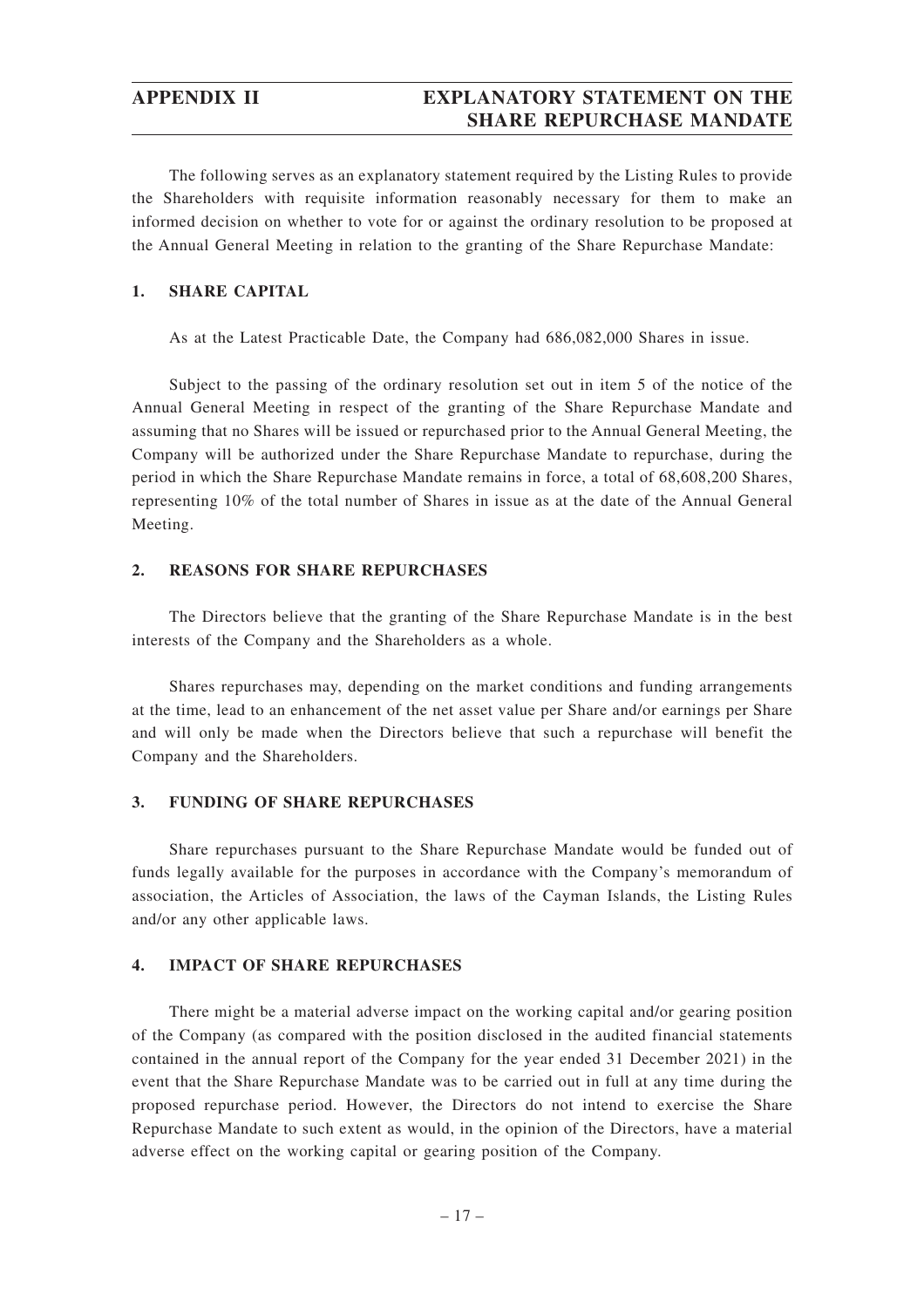#### **5. MARKET PRICES OF SHARES**

The highest and lowest prices per Share at which Shares were traded on the Stock Exchange during each of the twelve months preceding and up to and including the Latest Practicable Date were as follows:

| Month                                     | <b>Highest</b> | Lowest |
|-------------------------------------------|----------------|--------|
|                                           | HK\$           | HK\$   |
| 2021                                      |                |        |
| April                                     | 1.40           | 1.01   |
| May                                       | 1.10           | 0.84   |
| June                                      | 0.87           | 0.67   |
| July                                      | 0.95           | 0.41   |
| August                                    | 0.58           | 0.43   |
| September                                 | 0.72           | 0.48   |
| October                                   | 1.00           | 0.62   |
| November                                  | 1.10           | 0.90   |
| December                                  | 1.29           | 1.03   |
| 2022                                      |                |        |
| January                                   | 1.34           | 1.05   |
| February                                  | 1.38           | 1.22   |
| March (up to the Latest Practicable Date) | 1.28           | 0.81   |

#### **6. GENERAL**

To the best of their knowledge and having made all reasonable enquiries, none of the Directors nor any of their respective close associates (as defined in the Listing Rules) has any present intention to sell any Shares to the Company under the Share Repurchase Mandate in the event that the granting of the Share Repurchase Mandate is approved by the Shareholders.

The Company has not been notified by any core connected persons (as defined in the Listing Rules) of the Company that he/she/it has a present intention to sell any Shares to the Company under the Share Repurchase Mandate, nor that they have undertaken not to sell any Shares held by them to the Company, in the event that the granting of the Share Repurchase Mandate is approved by the Shareholders.

The Directors have undertaken to the Stock Exchange that they will exercise the power of the Company to repurchase Shares pursuant to the Share Repurchase Mandate in accordance with its memorandum of association, the Articles of Association, the Listing Rules and the applicable laws of the Cayman Islands.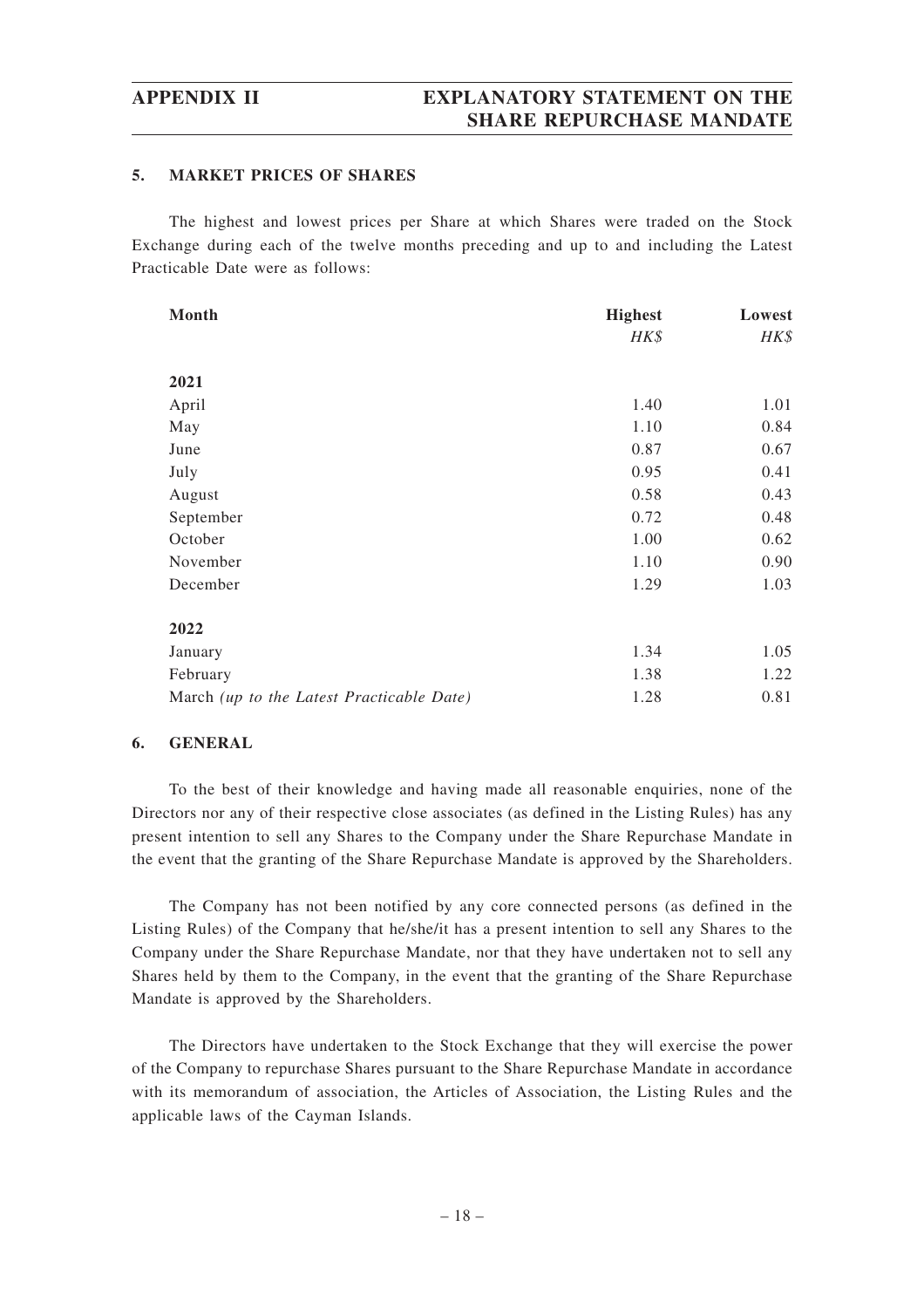#### **7. TAKEOVERS CODE**

If as a result of a repurchase of Shares pursuant to the Share Repurchase Mandate, a Shareholder's proportionate interest in the voting rights of the Company increases, such increase will be treated as an acquisition of voting rights for the purposes of Rule 32 of the Takeovers Code. Accordingly, a Shareholder or a group of Shareholders acting in concert (within the meaning under the Takeovers Code), depending on the level of increase in the Shareholder's interest, could obtain or consolidate control of the Company and thereby become obliged to make a mandatory offer in accordance with Rule 26 and Rule 32 of the Takeovers Code.

To the best knowledge and belief of the Directors, as at the Latest Practicable Date, each of Mr. Chang Yoe Chong Felix, FC Management Limited, FC Investment Worldwide Limited, CLC Management Limited, CLC Investment Worldwide Limited, Golden Evergreen Limited and Evergreen Enterprise Holdings Limited (collectively the "**Controlling Shareholders**") were interested in 343,369,803 Shares, representing approximately 50.04% of the total issued share capital of the Company. Apart from the foregoing, Mr. Chang Yoe Chong Felix beneficially owned a total of 9,790,000 Shares, representing approximately 1.43% of the total issued share capital of the Company. For the purpose of the Takeovers Code, Mr. Chang Yoe Chong Felix is taken to have an interest in a total of 353,159,803 Shares, representing approximately 51.47% of the total issued share capital of the Company.

In the event that the Directors exercise the proposed Share Repurchase Mandate in full, the aggregate shareholding of Mr. Chang Yoe Chong Felix would increase to approximately 57.19% of the issued share capital of the Company. The Directors consider that such increase in shareholding would not give rise to an obligation to make a mandatory offer under Rules 26 and 32 of the Takeovers Code but would reduce the percentage of the Shares held by the public to below the prescribed minimum percentage of 25% as required by the Listing Rules. Saved as aforesaid, the Directors are not aware of any consequences which may arise under the Takeovers Code as a consequence of any repurchases pursuant to the Share Repurchase Mandate. In any event, the Directors have no present intention to repurchase Shares to such extent which will result in the aggregate number of Shares held by public shareholders falling below 25%, the prescribed minimum percentage required by the Listing Rules.

#### **8. SHARE REPURCHASES MADE BY THE COMPANY**

During the six months prior to the Latest Practicable Date, the Company had not repurchased any of the Shares (whether on the Stock Exchange or otherwise).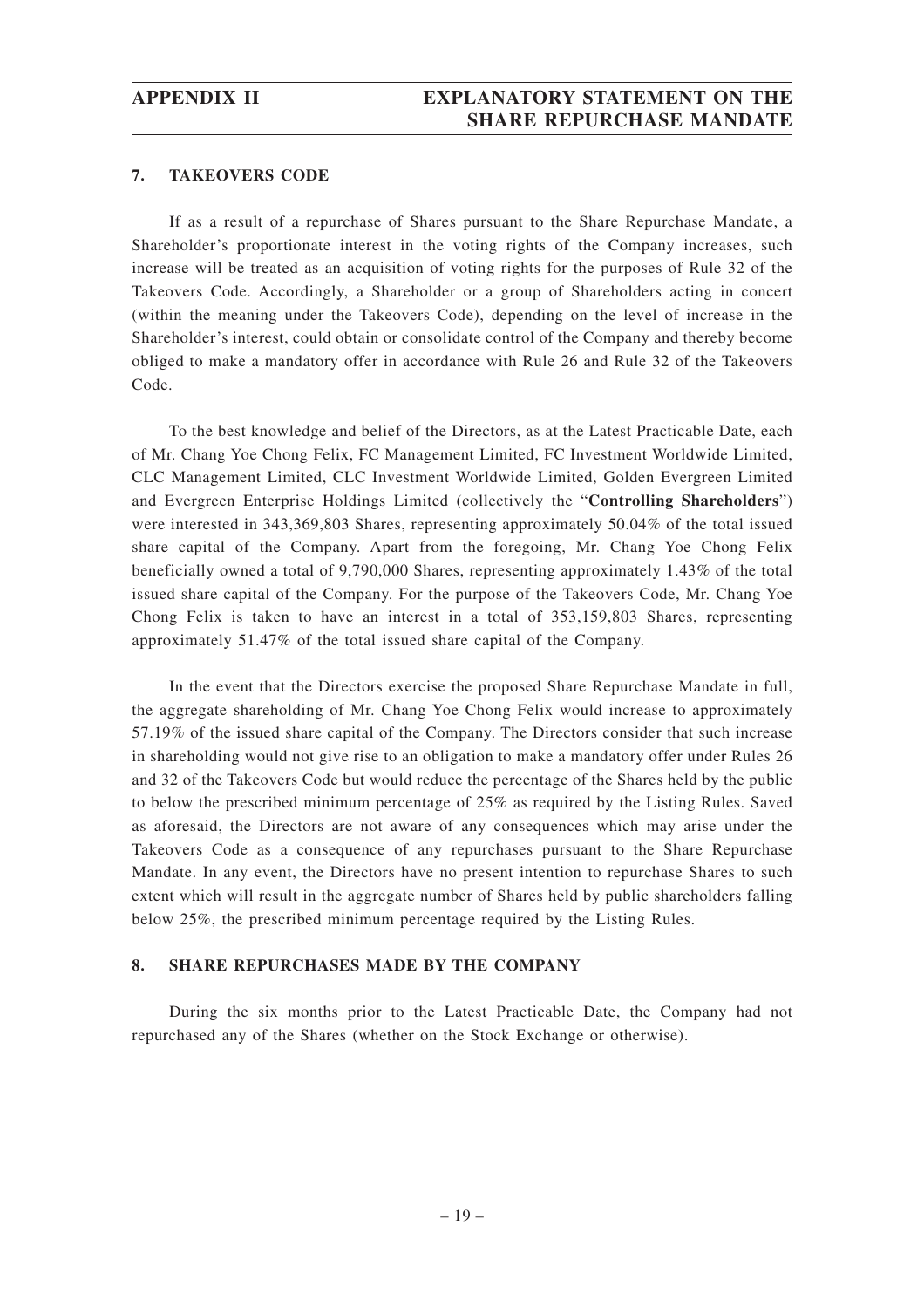

# **Evergreen Products Group Limited 訓修實業集團有限公司**

*(Incorporated in the Cayman Islands with limited liability)* **(Stock Code: 1962)**

## **NOTICE OF ANNUAL GENERAL MEETING**

**NOTICE IS HEREBY GIVEN** that the Annual General Meeting of Evergreen Products Group Limited (the "**Company**") will be held at Conference Room, 14/F, Chiap Luen Industrial Building, 30-32 Kung Yip Street, Kwai Chung, New Territories, Hong Kong on Friday, 6 May 2022 at 3:00 p.m. to consider and, if thought fit, pass the following ordinary resolutions:

- 1. to consider and adopt the audited consolidated financial statements of the Company and its subsidiaries and the reports of the directors (the "**Directors**") and auditors of the Company (the "**Auditors**") for the year ended 31 December 2021;
- 2. (a) to re-elect Mr. Kwok Yau Lung Anthony as an executive Director;
	- (b) to re-elect Ms. Jia Ziying as an executive Director;
	- (c) to re-elect Mr. Szeto Yuk Ting as an independent non-executive Director;
	- (d) to re-elect Mr. Tseung Yuk Hei Kenneth as an independent non-executive Director; and
	- (e) to authorize the board of Directors (the "**Board**") to fix the respective Directors' remuneration;
- 3. to re-appoint Deloitte Touche Tohmatsu as the Auditors for the year ending 31 December 2022 and to authorize the Board to fix their remuneration;

and to consider and, if thought fit, pass, with or without amendments, the following resolutions as ordinary resolutions:

#### 4. "**THAT**:

(a) subject to paragraph (b) below, the exercise by the Directors during the Relevant Period (as defined in paragraph (c) below) of all the powers of the Company to repurchase shares in the share capital of the Company (the "**Shares**") on The Stock Exchange of Hong Kong Limited (the "**Stock**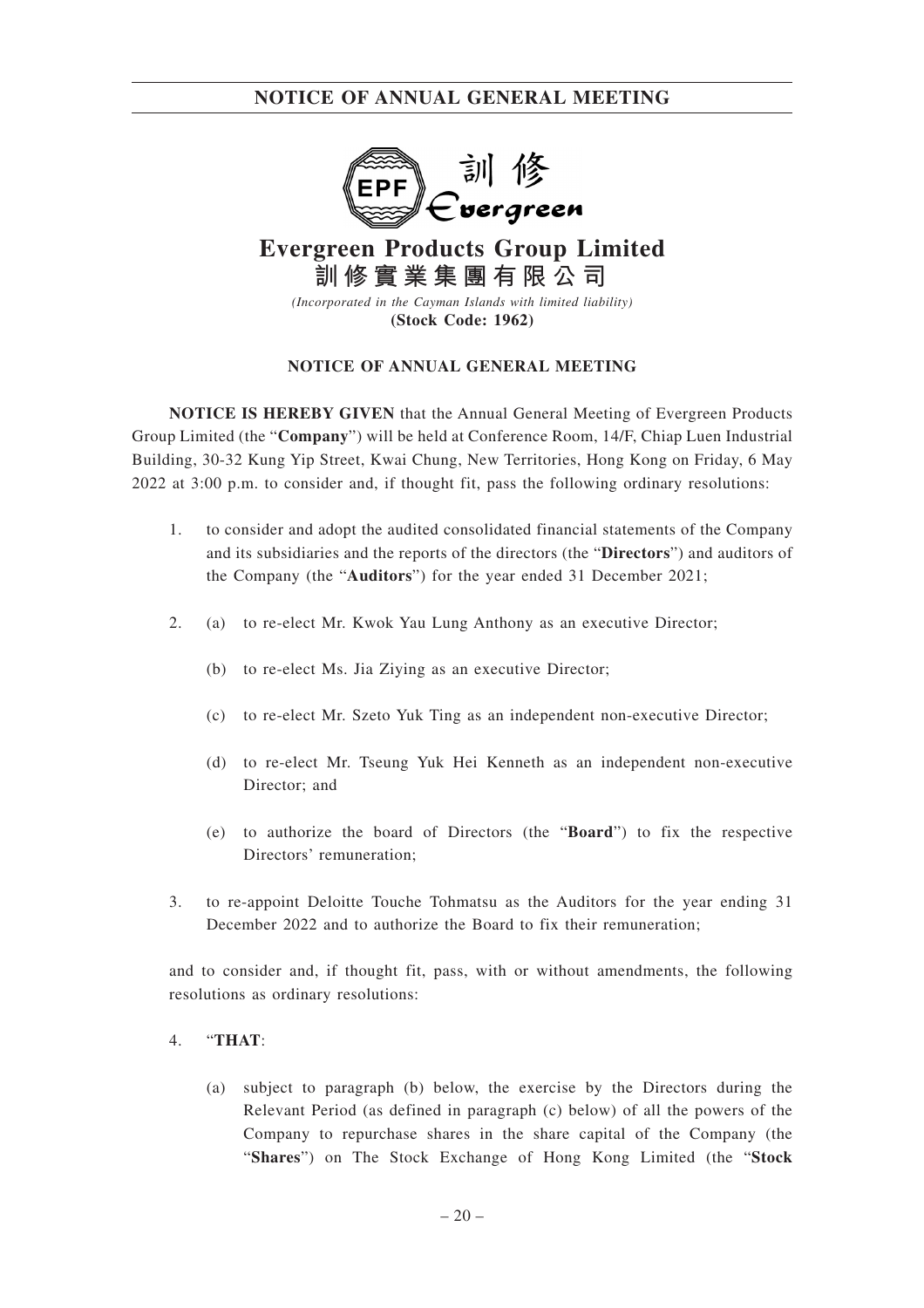**Exchange**") or any other stock exchange on which the Shares may be listed and recognised by the Securities and Futures Commission of Hong Kong (the "**SFC**") and the Stock Exchange for such purpose, and subject to and in accordance with the rules and regulations of the SFC, the Stock Exchange, the Companies Law, Cap. 22 (Law 3 of 1961, as consolidated and revised) of the Cayman Islands and all other applicable laws as amended from time to time in this regard, be and is hereby generally and unconditionally approved;

- (b) the total number of Shares which may be repurchased or agreed to be repurchased by the Company pursuant to the approval in paragraph (a) above during the Relevant Period shall not exceed 10% of the total number of Shares in issue as at the date of passing of this resolution, and if any subsequent consolidation or subdivision of Shares is conducted after the approval in paragraph (a) above is granted, the maximum number of Shares that may be repurchased under the approval in paragraph (a) above as a percentage of the total number of issued Shares at the date immediately before and after such consolidation or subdivision shall be the same; and
- (c) for the purposes of this resolution:

"**Relevant Period**" means the period from the passing of this resolution until whichever is the earliest of:

- (i) the conclusion of the next annual general meeting of the Company;
- (ii) the expiration of the period within which the next annual general meeting of the Company is required by the articles of association of the Company or any applicable laws to be held; and
- (iii) the date on which the authority set out in this resolution is revoked or varied by an ordinary resolution of the shareholders of the Company in general meeting."

## 5. "**THAT**:

(a) subject to paragraph (c) below, pursuant to the Rules Governing the Listing of Securities on the Stock Exchange (the "**Listing Rules**") and all other applicable laws, the exercise by the Directors during the Relevant Period (as defined in paragraph (d) below) of all the powers of the Company to allot, issue and deal with additional Shares in the share capital of the Company, and to make or grant offers, agreements and options (including warrants, bonds and debentures/securities convertible into Shares) which would or might require the exercise of such powers be and is hereby generally and unconditionally approved;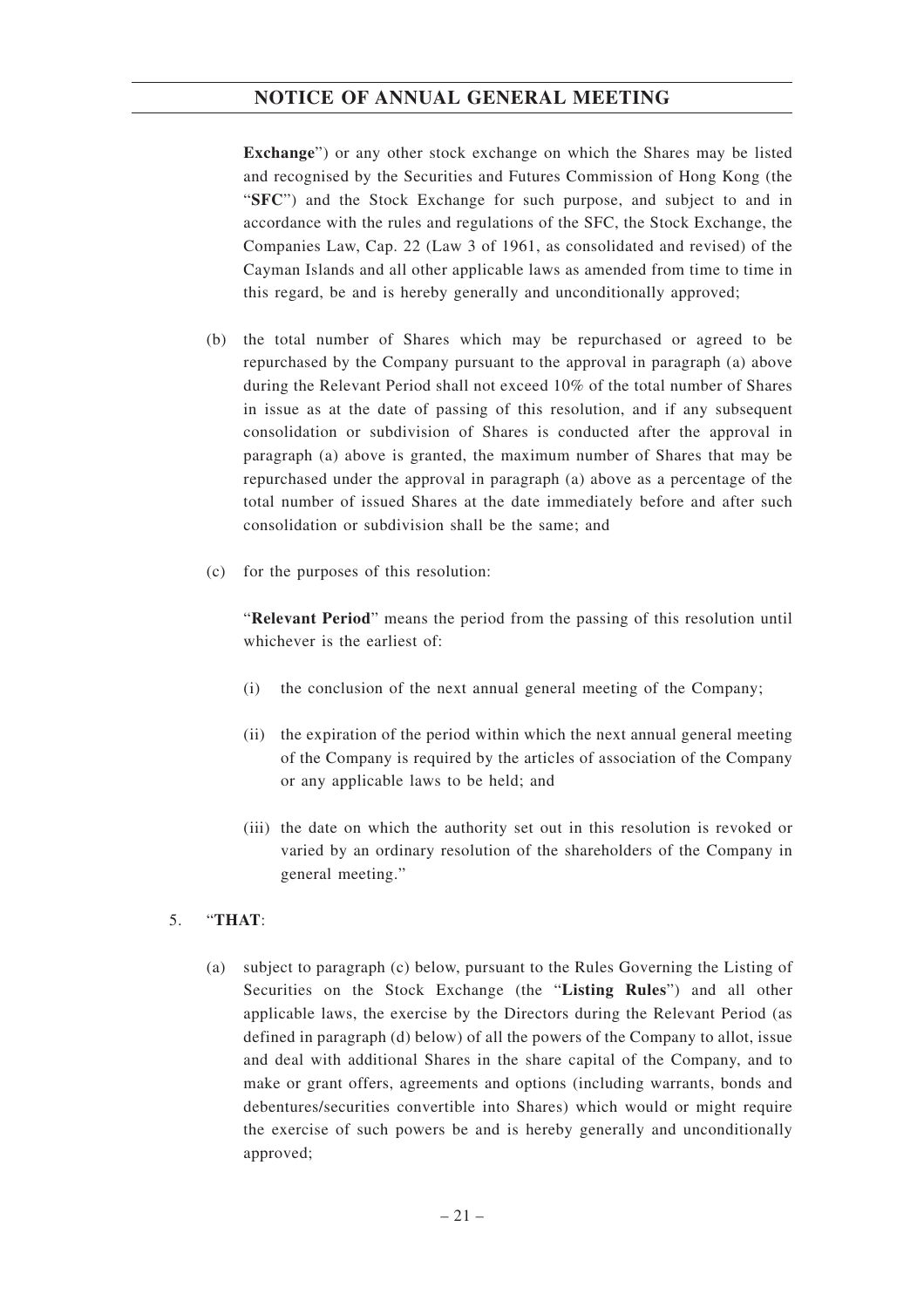- (b) the approval in paragraph (a) above shall authorize the Directors to make or grant offers, agreements and options (including warrants, bonds and debentures/securities convertible into Shares) during the Relevant Period which would or might require the exercise of such powers after the end of the Relevant Period;
- (c) the aggregate number of Shares allotted, issued or dealt with or agreed conditionally or unconditionally to be allotted, issued or dealt with (whether pursuant to an option or otherwise) by the Directors pursuant to the approval in paragraph (a) above, otherwise than pursuant to:
	- (i) a Rights Issue (as defined in paragraph (d) below);
	- (ii) the exercise of options under any share option scheme of the Company;
	- (iii) any scrip dividend scheme or similar arrangement providing for the allotment and issue of Shares in lieu of the whole or part of a dividend on Shares in accordance with the articles of association of the Company and other relevant regulations in force from time to time; and/or
	- (iv) any issue of Shares upon the exercise of rights of subscription or conversion under the terms of any securities of the Company which carry the right to subscribe or are convertible into Shares;

shall not exceed 20% of the total number of Shares in issue as at the date of passing of this resolution, and if any subsequent consolidation or subdivision of Shares is conducted after the approval in (a) above is granted, the maximum number of Shares that may be issued under the approval in paragraph (a) above as a percentage of the total number of issued Shares at the date immediately before and after such consolidation or subdivision shall be the same; and

(d) for the purposes of this resolution:

"**Relevant Period**" means the period from the passing of this resolution until whichever is the earliest of:

- (i) the conclusion of the next annual general meeting of the Company;
- (ii) the expiration of the period within which the next annual general meeting of the Company is required by the articles of association of the Company or any applicable laws to be held; and
- (iii) the date on which the authority set out in this resolution is revoked or varied by an ordinary resolution of the shareholders of the Company in general meeting.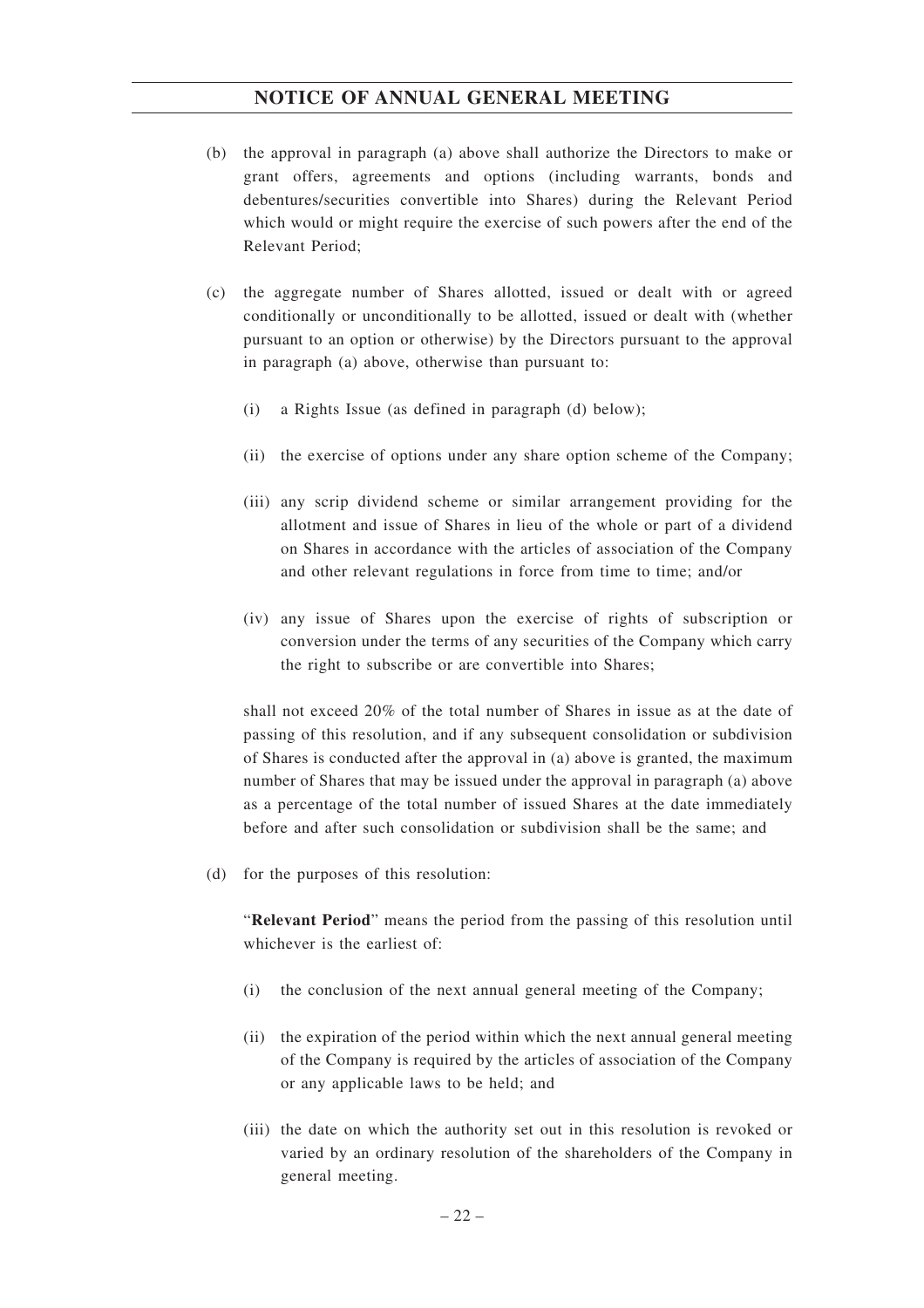"**Rights Issue**" means an offer of Shares or offer or issue of warrants, options or other securities giving rights to subscribe for Shares open for a period fixed by the Directors to holders of Shares or any class thereof whose names appear on the register of members of the Company on a fixed record date in proportion to their then holdings of such Shares or class thereof as at the date (subject to such exclusions or other arrangements as the Directors may deem necessary or expedient in relation to fractional entitlements or having regard to any restrictions or obligations under the laws of, or the requirements of any recognized regulatory body or any stock exchange in, any territory applicable to the Company)."

6. "**THAT** conditional upon the passing of the resolutions numbered 4 and 5 above, the unconditional general mandate referred to in the resolution numbered 5 above be and is hereby extended by the addition to the aggregate number of Shares which may be allotted, issued or dealt with or agreed conditionally or unconditionally to be allotted, issued or dealt with by the Directors pursuant to such general mandate of the aggregate number of Shares repurchased by the Company pursuant to the mandate granted under the resolution numbered 4 above, provided that such amount shall not exceed 10% of the total number of Shares in issue as at the date of passing of this resolution (subject to adjustment in the case of any consolidation or subdivision of shares of the Company after the date of passing of this resolution)."

> By Order of the Board **Evergreen Products Group Limited Chang Yoe Chong Felix** *Chairman, Chief Executive Officer and Executive Director*

Hong Kong, 7 April 2022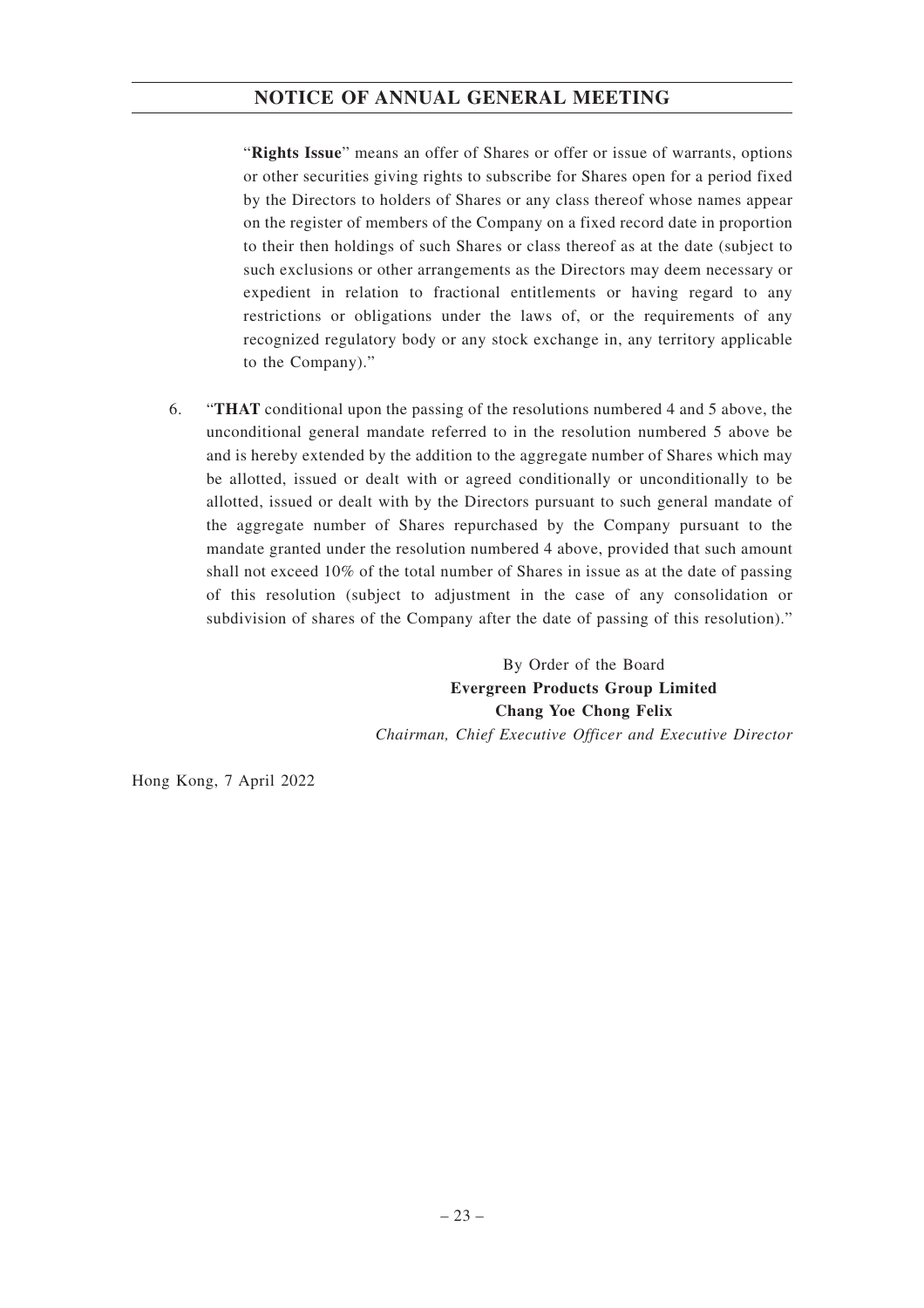#### *Notes:*

- 1. All resolutions at the meeting will be taken by poll (except where the chairman decides to allow a resolution relating to a procedural or administrative matter to be voted on by a show of hands) pursuant to the Listing Rules. The results of the poll will be published on the websites of the Stock Exchange and the Company in accordance with the Listing Rules.
- 2. Any shareholder of the Company entitled to attend and vote at the above meeting is entitled to appoint another person as his proxy to attend and vote instead of him. A shareholder who is the holder of two or more shares may appoint more than one proxy to represent him and vote on his behalf at the above meeting. A proxy need not be a shareholder of the Company. If more than one proxy is appointed, the number of shares in respect of which each such proxy so appointed must be specified in the relevant form of proxy.
- 3. In order to be valid, the form of proxy together with the power of attorney or other authority, if any, under which it is signed or a certified copy of that power of attorney or authority, must be deposited at the Company's branch share registrar in Hong Kong, Tricor Investor Services Limited, at Level 54, Hopewell Centre, 183 Queen's Road East, Hong Kong, not less than 48 hours before the time appointed for the above meeting (i.e. not later than 3:00 p.m. on Wednesday, 4 May 2022 (Hong Kong time)) or the adjourned meeting (as the case may be). Delivery of the form of proxy shall not preclude a shareholder of the Company from attending and voting in person at the meeting and, in such event, the instrument appointing a proxy shall be deemed to be revoked.
- 4. For determining shareholders' entitlement to attend and vote at the above meeting, the register of members of the Company will be closed from Tuesday, 3 May 2022 to Friday, 6 May 2022, both dates inclusive, during which period no transfer of shares will be registered. In order to be eligible to attend and vote at the meeting, all transfer of Shares accompanied by the relevant share certificates must be lodged with the Company's branch share registrar in Hong Kong, Tricor Investor Services Limited, at Level 54, Hopewell Centre, 183 Queen's Road East, Hong Kong, for registration not later than 4:30 p.m. on Friday, 29 April 2022.

In the event that the meeting is adjourned to a date later than Friday, 6 May 2022 due to bad weather conditions or other reasons, the period of closure of the register of members of the Company for determination of shareholders' entitlement to attend and vote at the above meeting will remain the same as stated above.

- 5. A circular containing further details concerning resolutions numbered 2, 4, 5 and 6 set out in the above notice will be sent to all shareholders of the Company together with the annual report of the Company for the year ended 31 December 2021.
- 6. If a black rainstorm warning or a tropical cyclone warning signal number 8 or above is hoisted at any time between 1:00 p.m. to 3:00 p.m. on Friday, 6 May 2022, the meeting will be automatically postponed to a later date. When the date, time and location of the rescheduled meeting has been fixed, the Company will post a further announcement on the websites of the Stock Exchange and the Company to notify Shareholders of the date, time and location of the rescheduled meeting.

Shareholders of the Company should make their own decision as to whether they would attend the meeting under bad weather conditions bearing in mind their own situation and if they should choose to do so, they are advised to exercise care and caution.

#### 7. SPECIAL ARRANGEMENTS FOR THE ANNUAL GENERAL MEETING

The Company will adopt the following special arrangements at the annual general meeting of the Company (the "**Annual General Meeting**") for public health and safety:

- (a) The Annual General Meeting will be held with the minimum number of persons present as is required under the articles of association of the Company to form a quorate meeting, together with a limited number of other attendees to ensure the proper conduct of the meeting. The quorum will be formed by the senior management members and/or senior staff members of the Company who are Shareholders and/or their proxies to maintain an internal grouping and minimise the continuing risks posed by the COVID-19 pandemic at the Annual General Meeting. No other shareholder, proxy or corporate representative should attend the Annual General Meeting in person in light of the continuing risks posed by the COVID-19 pandemic. Any other person who attempts to do so will be excluded and will not be permitted entry to the venue of the annual general meeting.
- (b) There will be no distribution of gifts and no refreshments will be served at the Annual General Meeting.
- (c) All resolutions at the Annual General Meeting will be decided on a poll. Shareholders will still be able to vote by doing so in advance of the Annual General Meeting by proxy. If a shareholder (other than those who are required to attend the Annual General Meeting physically to form a quorate meeting) wishes to vote on any resolution at the Annual General Meeting, he/she/it must appoint the Chairman of the Annual General Meeting as his/her/its proxy to exercise his/her/its right to vote at the Annual General Meeting in accordance with his/her/its instructions.